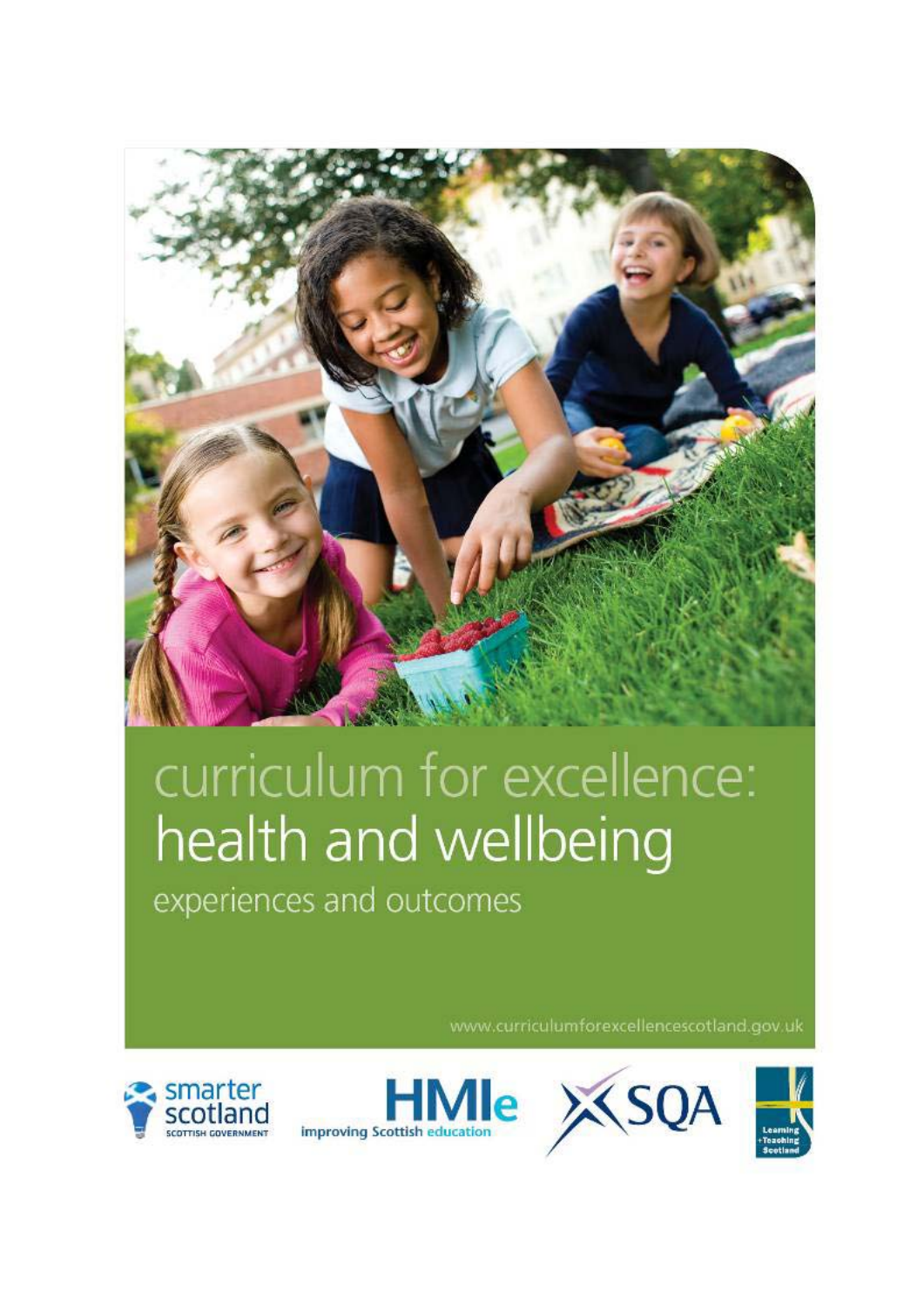## <span id="page-1-0"></span>**Health and wellbeing[1](#page-1-0) Experiences and outcomes**

Learning in health and wellbeing ensures that children and young people develop the knowledge and understanding, skills, capabilities and attributes which they need for mental, emotional, social and physical wellbeing now and in the future.

Each establishment, working with partners, should take a holistic approach to promoting health and wellbeing, one that takes account of the stage of growth, development and maturity of each individual, and the social and community context.

#### **I can expect my learning environment to support me to:**

- *develop my self-awareness, self-worth and respect for others*
- *meet challenges, manage change and build relationships*
- *experience personal achievement and build my resilience and confidence*
- *understand and develop my physical, mental and spiritual wellbeing and social skills*
- *understand how what I eat, how active I am and how decisions I make about my behaviour and relationships affect my physical and mental wellbeing*
- *participate in a wide range of activities which promote a healthy lifestyle*
- *understand that adults in my school community have a responsibility to look after me, listen to my concerns and involve others where necessary*
- *learn about where to find help and resources to inform choices*
- *assess and manage risk and understand the impact of risk-taking behaviour*
- *reflect on my strengths and skills to help me make informed choices when planning my next steps*
- *acknowledge diversity and understand that it is everyone's responsibility to challenge discrimination.*

 <sup>1</sup> Health and wellbeing experiences and outcomes which are the responsibility of all adults working together are shown in italics.

Because of the nature of development and learning in health and wellbeing, many of the experiences and outcomes are written to span two or more levels. They should be regularly revisited through a wide range of relevant and realistic learning experiences to ensure that every child and young person is progressing in his or her development and learning.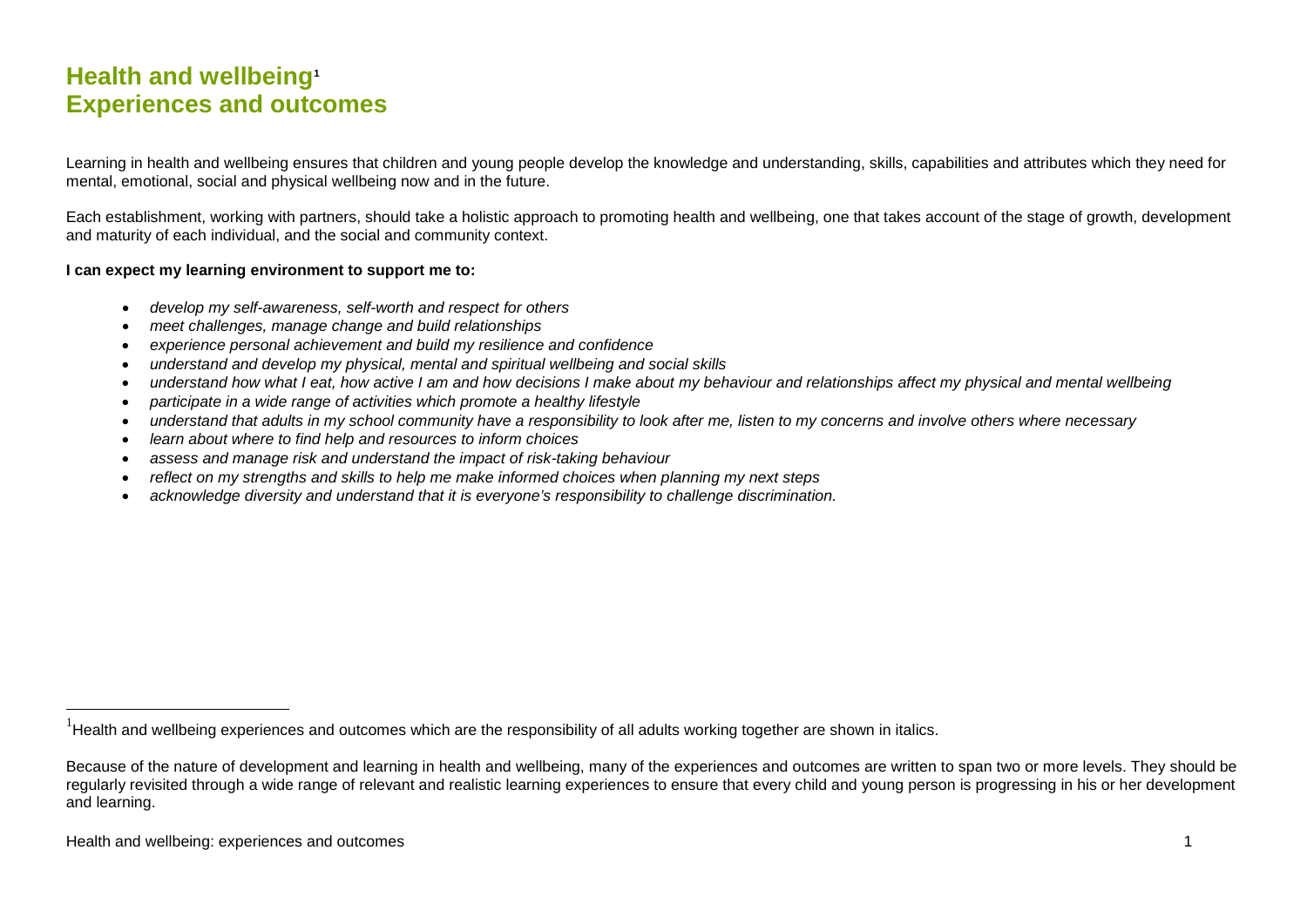|                                        | Mental, emotional, social and physical wellbeing                                                                                                                                                                                                                               |                                                                                                                                                                                                           |                                                                                                 |                                                                                                                                                                                                                                                                                                                                                  |                                                           |  |  |  |  |
|----------------------------------------|--------------------------------------------------------------------------------------------------------------------------------------------------------------------------------------------------------------------------------------------------------------------------------|-----------------------------------------------------------------------------------------------------------------------------------------------------------------------------------------------------------|-------------------------------------------------------------------------------------------------|--------------------------------------------------------------------------------------------------------------------------------------------------------------------------------------------------------------------------------------------------------------------------------------------------------------------------------------------------|-----------------------------------------------------------|--|--|--|--|
|                                        | Mental, emotional, social and physical wellbeing are essential for successful learning.                                                                                                                                                                                        |                                                                                                                                                                                                           |                                                                                                 |                                                                                                                                                                                                                                                                                                                                                  |                                                           |  |  |  |  |
| separated here for practical purposes. |                                                                                                                                                                                                                                                                                |                                                                                                                                                                                                           |                                                                                                 | The mental, emotional, social and physical wellbeing of everyone within a learning community should be positively developed by fostering a safe, caring, supportive,<br>purposeful environment that enables the development of relationships based on mutual respect. The four aspects of wellbeing are inextricably linked and are only         |                                                           |  |  |  |  |
|                                        | <b>Early</b>                                                                                                                                                                                                                                                                   | <b>First</b>                                                                                                                                                                                              | <b>Second</b>                                                                                   | <b>Third</b>                                                                                                                                                                                                                                                                                                                                     | <b>Fourth</b>                                             |  |  |  |  |
| <b>Mental and</b><br>emotional         | $\frac{ \bullet }{2}$                                                                                                                                                                                                                                                          |                                                                                                                                                                                                           | I am aware of and able to express my feelings and am developing the ability to talk about them. |                                                                                                                                                                                                                                                                                                                                                  | HWB 0-01a / HWB 1-01a / HWB 2-01a / HWB 3-01a / HWB 4-01a |  |  |  |  |
| wellbeing                              | $\left  \textbf{f} \right $                                                                                                                                                                                                                                                    | I know that we all experience a variety of thoughts and emotions that affect how we feel and behave and I am learning ways of managing them.<br>HWB 0-02a / HWB 1-02a / HWB 2-02a / HWB 3-02a / HWB 4-02a |                                                                                                 |                                                                                                                                                                                                                                                                                                                                                  |                                                           |  |  |  |  |
|                                        | I understand that there are people I can talk to and that there are a number of ways in which I can gain access to practical and emotional<br>support to help me and others in a range of circumstances.<br>HWB 0-03a / HWB 1-03a / HWB 2-03a / HWB 3-03a / HWB 4-03a<br> ♠  ≱ |                                                                                                                                                                                                           |                                                                                                 |                                                                                                                                                                                                                                                                                                                                                  |                                                           |  |  |  |  |
|                                        | I understand that my feelings and reactions can change depending upon what is happening within and around me. This helps me to understand<br>my own behaviour and the way others behave.                                                                                       |                                                                                                                                                                                                           |                                                                                                 |                                                                                                                                                                                                                                                                                                                                                  |                                                           |  |  |  |  |
|                                        | ♠  ≱                                                                                                                                                                                                                                                                           |                                                                                                                                                                                                           |                                                                                                 |                                                                                                                                                                                                                                                                                                                                                  | HWB 0-04a / HWB 1-04a / HWB 2-04a / HWB 3-04a / HWB 4-04a |  |  |  |  |
|                                        | I know that friendship, caring, sharing, fairness, equality and love are important in building positive relationships. As I develop and value<br>relationships, I care and show respect for myself and others.                                                                 |                                                                                                                                                                                                           |                                                                                                 |                                                                                                                                                                                                                                                                                                                                                  |                                                           |  |  |  |  |
|                                        | $ \hat{\mathbf{n}} $ $ $                                                                                                                                                                                                                                                       |                                                                                                                                                                                                           |                                                                                                 | HWB 0-05a / HWB 1-05a / HWB 2-05a / HWB 3-05a / HWB 4-05a                                                                                                                                                                                                                                                                                        |                                                           |  |  |  |  |
|                                        | $\left  \textbf{f} \right  \left  \textbf{f} \right $                                                                                                                                                                                                                          |                                                                                                                                                                                                           |                                                                                                 | I understand the importance of mental wellbeing and that this can be fostered and strengthened through personal coping skills and positive<br>relationships. I know that it is not always possible to enjoy good mental health and that if this happens there is support available.<br>HWB 0-06a / HWB 1-06a / HWB 2-06a / HWB 3-06a / HWB 4-06a |                                                           |  |  |  |  |
|                                        | $\left  \bm{\hat{\pi}} \right  \left  \bm{\hat{\ast}} \right $                                                                                                                                                                                                                 |                                                                                                                                                                                                           |                                                                                                 | I am learning skills and strategies which will support me in challenging times, particularly in relation to change and loss.                                                                                                                                                                                                                     | HWB 0-07a / HWB 1-07a / HWB 2-07a / HWB 3-07a / HWB 4-07a |  |  |  |  |
|                                        | $\left  \textbf{f} \right $                                                                                                                                                                                                                                                    |                                                                                                                                                                                                           |                                                                                                 | I understand that people can feel alone and can be misunderstood and left out by others. I am learning how to give appropriate support.                                                                                                                                                                                                          | HWB 0-08a / HWB 1-08a / HWB 2-08a / HWB 3-08a / HWB 4-08a |  |  |  |  |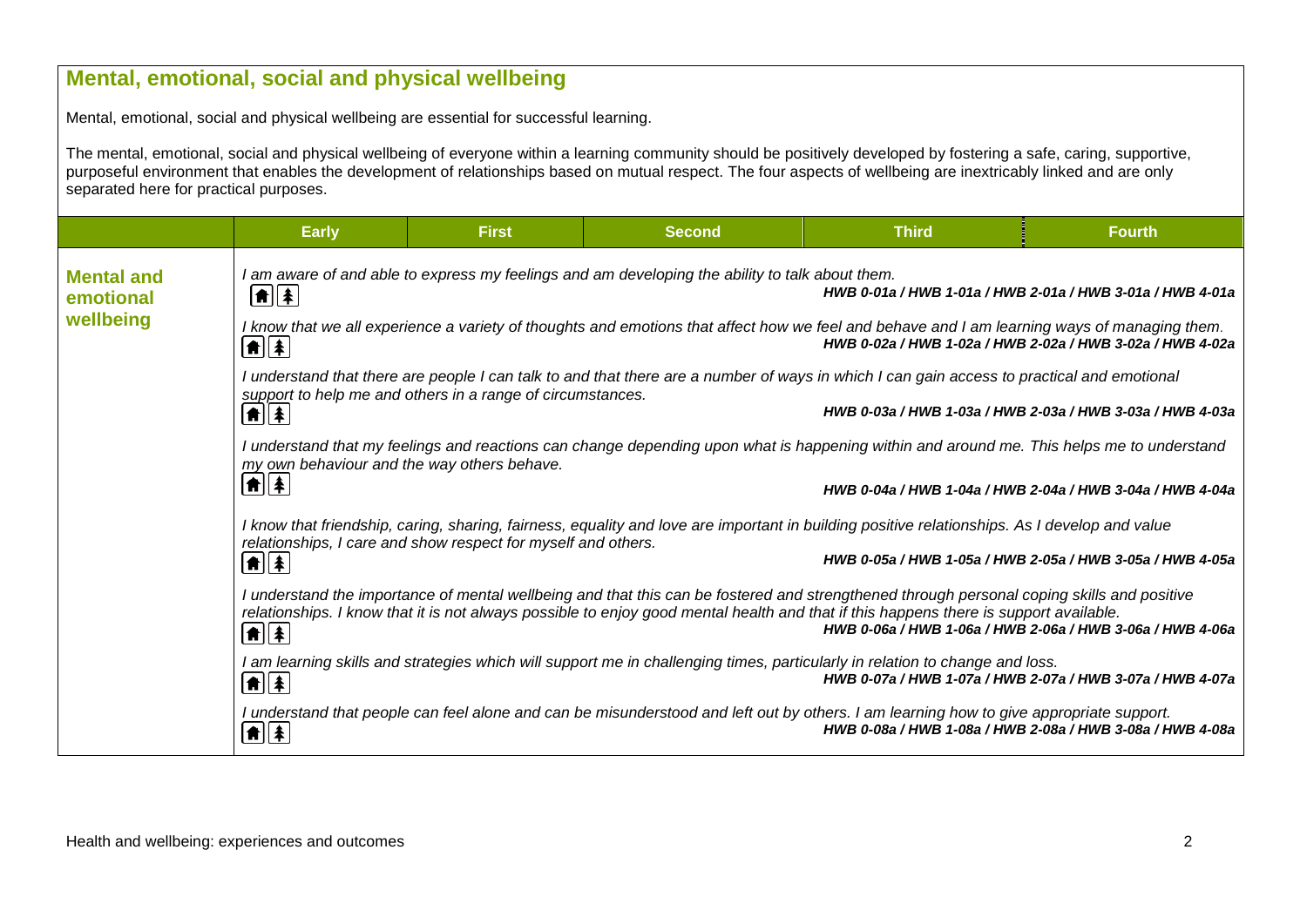|                              |                                                                                                                                                                                                                                                                                                                                                | Mental, emotional, social and physical wellbeing (continued) |               |                                                                                                                                                                                                             |               |  |  |  |  |
|------------------------------|------------------------------------------------------------------------------------------------------------------------------------------------------------------------------------------------------------------------------------------------------------------------------------------------------------------------------------------------|--------------------------------------------------------------|---------------|-------------------------------------------------------------------------------------------------------------------------------------------------------------------------------------------------------------|---------------|--|--|--|--|
|                              | <b>Early</b>                                                                                                                                                                                                                                                                                                                                   | <b>First</b>                                                 | <b>Second</b> | <b>Third</b>                                                                                                                                                                                                | <b>Fourth</b> |  |  |  |  |
| <b>Social wellbeing</b>      | As I explore the rights to which I and others are entitled, I am able to exercise these rights appropriately and accept the responsibilities that go<br>with them. I show respect for the rights of others.<br>HWB 0-09a / HWB 1-09a / HWB 2-09a / HWB 3-09a / HWB 4-09a<br>$ \hat{\mathbf{n}}  \hat{\mathbf{z}} $                             |                                                              |               |                                                                                                                                                                                                             |               |  |  |  |  |
|                              | I recognise that each individual has a unique blend of abilities and needs. I contribute to making my school community one which values<br>individuals equally and is a welcoming place for all.<br>HWB 0-10a / HWB 1-10a / HWB 2-10a / HWB 3-10a / HWB 4-10a<br>$  \hat{\mathbf{n}}  \hat{\mathbf{z}}  $                                      |                                                              |               |                                                                                                                                                                                                             |               |  |  |  |  |
|                              | confidence in others.<br>$\boxed{\textbf{f}}$                                                                                                                                                                                                                                                                                                  |                                                              |               | I make full use of and value the opportunities I am given to improve and manage my learning and, in turn, I can help to encourage learning and<br>HWB 0-11a / HWB 1-11a / HWB 2-11a / HWB 3-11a / HWB 4-11a |               |  |  |  |  |
|                              | Representing my class, school and/or wider community encourages my self-worth and confidence and allows me to contribute to and participate<br>in society.<br>$\left[ \text{\ensuremath{\widehat{\pi}}} \right] \hspace{-0.1cm} \left[ \text{\ensuremath{\widehat{\pi}}} \right]$<br>HWB 0-12a / HWB 1-12a / HWB 2-12a / HWB 3-12a / HWB 4-12a |                                                              |               |                                                                                                                                                                                                             |               |  |  |  |  |
|                              | $\left[ \frac{1}{2} \right]$                                                                                                                                                                                                                                                                                                                   |                                                              |               | Through contributing my views, time and talents, I play a part in bringing about positive change in my school and wider community.<br>HWB 0-13a / HWB 1-13a / HWB 2-13a / HWB 3-13a / HWB 4-13a             |               |  |  |  |  |
|                              | I value the opportunities I am given to make friends and be part of a group in a range of situations.<br>HWB 0-14a / HWB 1-14a / HWB 2-14a / HWB 3-14a / HWB 4-14a<br>$\left[\textcolor{red}{\bigstar}\right]\left[\textcolor{red}{\bigstar}\right]$                                                                                           |                                                              |               |                                                                                                                                                                                                             |               |  |  |  |  |
| <b>Physical</b><br>wellbeing | $ \hat{\mathbf{n}}  \hat{\mathbf{z}} $                                                                                                                                                                                                                                                                                                         |                                                              |               | I am developing my understanding of the human body and can use this knowledge to maintain and improve my wellbeing and health.<br>HWB 0-15a / HWB 1-15a / HWB 2-15a / HWB 3-15a / HWB 4-15a                 |               |  |  |  |  |
|                              | I am learning to assess and manage risk, to protect myself and others, and to reduce the potential for harm when possible.<br>HWB 0-16a / HWB 1-16a / HWB 2-16a / HWB 3-16a / HWB 4-16a<br>$\clubsuit$                                                                                                                                         |                                                              |               |                                                                                                                                                                                                             |               |  |  |  |  |
|                              | $\left  \mathbf{F} \right $                                                                                                                                                                                                                                                                                                                    |                                                              |               | I know and can demonstrate how to keep myself and others safe and how to respond in a range of emergency situations.<br>HWB 0-17a / HWB 1-17a / HWB 2-17a / HWB 3-17a / HWB 4-17a                           |               |  |  |  |  |
|                              | $\blacktriangle$                                                                                                                                                                                                                                                                                                                               | I know and can demonstrate how to travel safely.             |               | HWB 0-18a / HWB 1-18a / HWB 2-18a / HWB 3-18a / HWB 4-18a                                                                                                                                                   |               |  |  |  |  |
|                              |                                                                                                                                                                                                                                                                                                                                                |                                                              |               |                                                                                                                                                                                                             |               |  |  |  |  |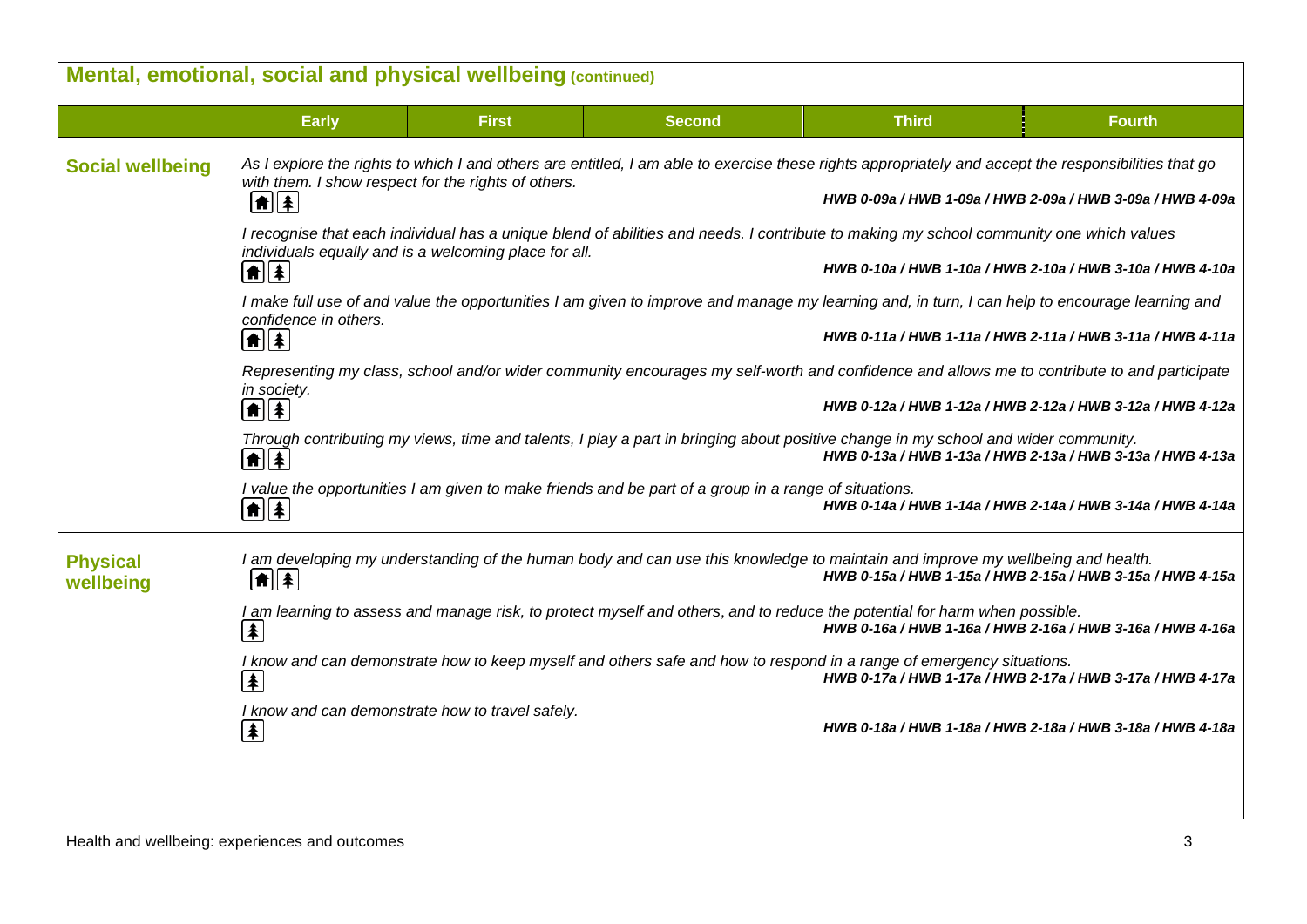## **Planning for choices and changes**

Learners need to experience opportunities which are designed not only to raise their awareness of future choices but also raise their expectations and aspirations. They develop the skills for personal planning and making decisions in the context of curriculum, learning and achievement which will prepare them for next stages in life.

Learners should experience activities which enable them to develop the skills and attributes they will need if they are to achieve and sustain positive destinations beyond school. Demands and employment patterns are changing, so it is particularly important for all young people to develop high levels of skill and also an understanding of the world of work, training and lifelong learning so that they can embrace opportunities.

| <b>Early</b>                                                                                                                                                                                   | <b>First</b>                                                                                                                                                                                       | <b>Second</b>                                                                                                                                                                                                                                                                                                                 | <b>Third</b>                                                                                                                                                                                                                                                                                                                                            | <b>Fourth</b>                                                                                                                                                                                                                                    |
|------------------------------------------------------------------------------------------------------------------------------------------------------------------------------------------------|----------------------------------------------------------------------------------------------------------------------------------------------------------------------------------------------------|-------------------------------------------------------------------------------------------------------------------------------------------------------------------------------------------------------------------------------------------------------------------------------------------------------------------------------|---------------------------------------------------------------------------------------------------------------------------------------------------------------------------------------------------------------------------------------------------------------------------------------------------------------------------------------------------------|--------------------------------------------------------------------------------------------------------------------------------------------------------------------------------------------------------------------------------------------------|
| In everyday activity<br>and play, I explore and<br>make choices to<br>develop my learning<br>and interests. I am<br>encouraged to use<br>and share my<br>experiences.<br><b>HWB 0-19a</b><br>∤ | Through taking part in<br>a variety of events and<br>activities, I am learning<br>to recognise my own<br>skills and abilities as<br>well as those of<br>others.<br>$\bigoplus$<br><b>HWB 1-19a</b> | Opportunities to carry out<br>different activities and roles<br>in a variety of settings have<br>enabled me to identify my<br>achievements, skills and<br>areas for development. This<br>will help me to prepare for<br>the next stage in my life and<br>learning.<br>$\boxed{\bullet}$ $\boxed{\bullet}$<br><b>HWB 2-19a</b> | I am developing the skills<br>and attributes which I will<br>need for learning, life and<br>work. I am gaining<br>understanding of the<br>relevance of my current<br>learning to future<br>opportunities. This is helping<br>me to make informed choices<br>about my life and learning.<br>$  \hat{\mathbf{n}}  \hat{\mathbf{x}}  $<br><b>HWB 3-19a</b> | Based on my interests, skills,<br>strengths and preferences, I<br>am supported to make<br>suitable, realistic and<br>informed choices, set<br>manageable goals and plan<br>for my further transitions.<br>$\boxed{\uparrow}$<br><b>HWB 4-19a</b> |
| I can describe some of the kinds of work that<br>people do and I am finding out about the wider<br>world of work.<br>$\vert \clubsuit \vert$                                                   | HWB 0-20a / HWB 1-20a                                                                                                                                                                              | and interests to my future life.<br>$  \hat{\mathbf{n}}  $ $\hat{\mathbf{z}}$                                                                                                                                                                                                                                                 | I am investigating different careers/occupations, ways of working, and learning and training<br>paths. I am gaining experience that helps me recognise the relevance of my learning, skills                                                                                                                                                             | HWB 2-20a / HWB 3-20a / HWB 4-20a                                                                                                                                                                                                                |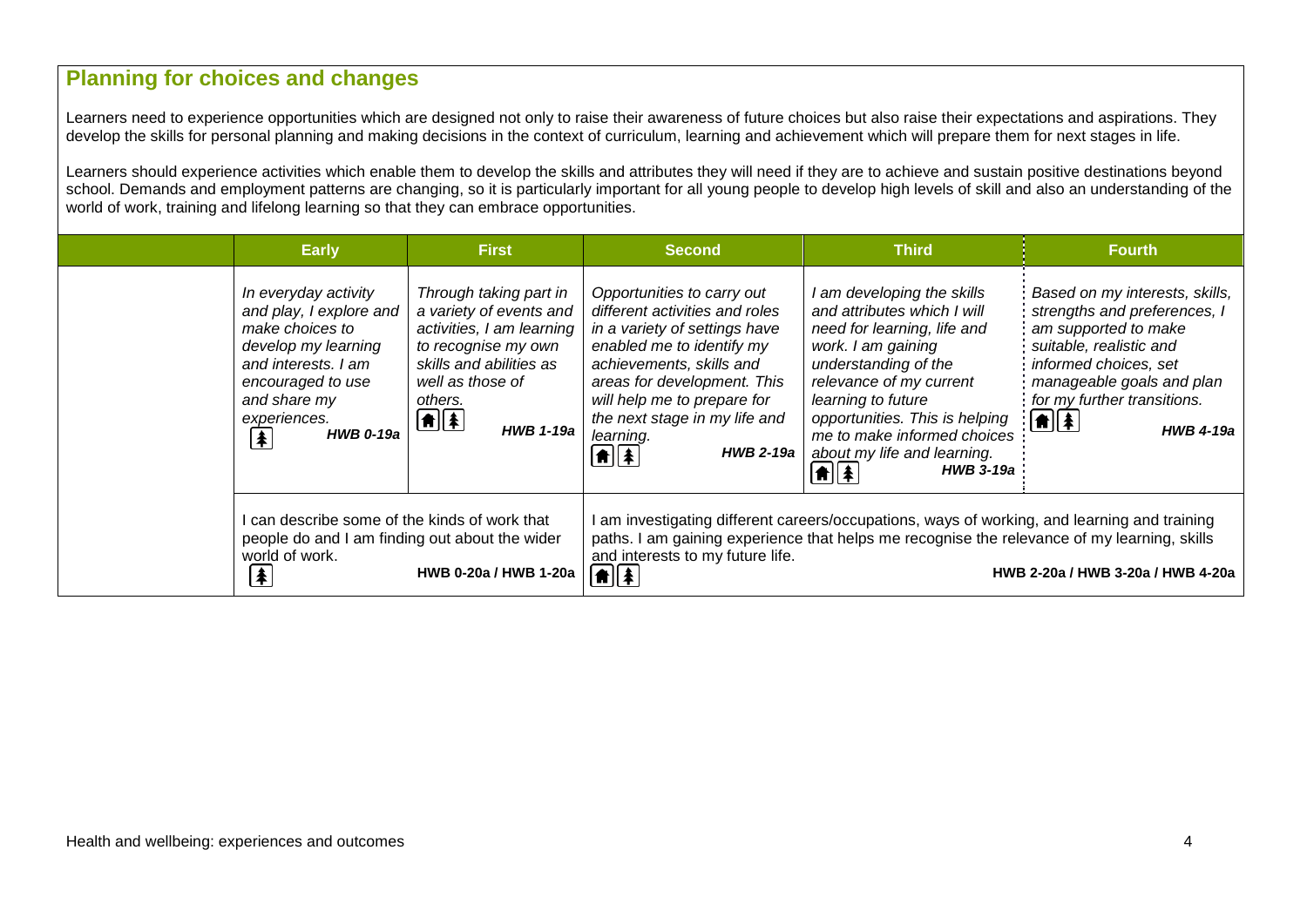## **Physical education, physical activity and sport**

## **Physical education**

Physical education provides learners with a platform from which they can build physical competences, improve aspects of fitness, and develop personal and interpersonal skills and attributes. It enables learners to develop the concepts and skills necessary for participation in a wide range of physical activity, sport, dance and outdoor learning, and enhances their physical wellbeing in preparation for leading a fulfilling, active and healthy lifestyle.

They encounter a variety of practical learning experiences, including working on their own, with a partner and in small and large groups, and using small and large equipment and apparatus, both outdoors and indoors.

Learning in, through and about physical education is enhanced by participating on a regular basis in a wide range of purposeful, challenging, progressive and enjoyable physical activities with choice built in for all learners. The Scottish Government expects schools to continue to work towards the provision of at least two hours of good quality physical education for every child, every week.

|                                                         | <b>Early</b>                                                                                                                                                    | <b>First</b>                                                                                                                                                                                                                              | <b>Second</b>                                                                                                                                                                                                                                                | <b>Third</b>                                                                                                                                                                                                                                                                                                                           | <b>Fourth</b>                                                                                                                                                                                                                                                                          |
|---------------------------------------------------------|-----------------------------------------------------------------------------------------------------------------------------------------------------------------|-------------------------------------------------------------------------------------------------------------------------------------------------------------------------------------------------------------------------------------------|--------------------------------------------------------------------------------------------------------------------------------------------------------------------------------------------------------------------------------------------------------------|----------------------------------------------------------------------------------------------------------------------------------------------------------------------------------------------------------------------------------------------------------------------------------------------------------------------------------------|----------------------------------------------------------------------------------------------------------------------------------------------------------------------------------------------------------------------------------------------------------------------------------------|
| <b>Movement skills,</b><br>competencies<br>and concepts | I am learning to move<br>my body well,<br>exploring how to<br>manage and control it<br>and finding out how to<br>use and share space.<br><b>HWB 0-21a</b><br> ≸ | I am discovering ways<br>that I can link actions<br>and skills to create<br>movement patterns<br>and sequences. This<br>has motivated me to<br>practise and improve<br>my skills to develop<br>control and flow.<br><b>HWB 1-21a</b><br>≸ | As I encounter new challenges and contexts for learning, I<br>am encouraged and supported to demonstrate my ability to<br>select, adapt and apply movement skills and strategies,<br>creatively, accurately and with control.<br>HWB 2-21a / HWB 3-21a<br>(≢ | As I encounter a variety of<br>challenges and contexts for<br>learning, I am encouraged<br>and supported to<br>demonstrate my ability to<br>select and apply a wide<br>range of complex movement<br>skills and strategies,<br>creatively, accurately and<br>with consistency and control.<br>$\blacktriangleright$<br><b>HWB 4-21a</b> |                                                                                                                                                                                                                                                                                        |
|                                                         | I am developing my<br>movement skills<br>through practice and<br>energetic play.<br><b>HWB 0-22a</b><br> ≱                                                      | I am developing skills<br>and techniques and<br>improving my level of<br>performance and<br>fitness.<br><b>HWB 1-22a</b><br>夆                                                                                                             | I practise, consolidate and refine my skills to improve my<br>performance. I am developing and sustaining my levels of<br>fitness.<br>$\left  \mathbf{F} \right $                                                                                            | <b>HWB 2-22a / HWB 3-22a</b>                                                                                                                                                                                                                                                                                                           | can organise my time to<br>practise, consolidate and<br>refine my skills to achieve my<br>highest quality performance<br>in a range of contexts. I am<br>developing and sustaining<br>my level of performance<br>across all aspects of fitness.<br>$\blacklozenge$<br><b>HWB 4-22a</b> |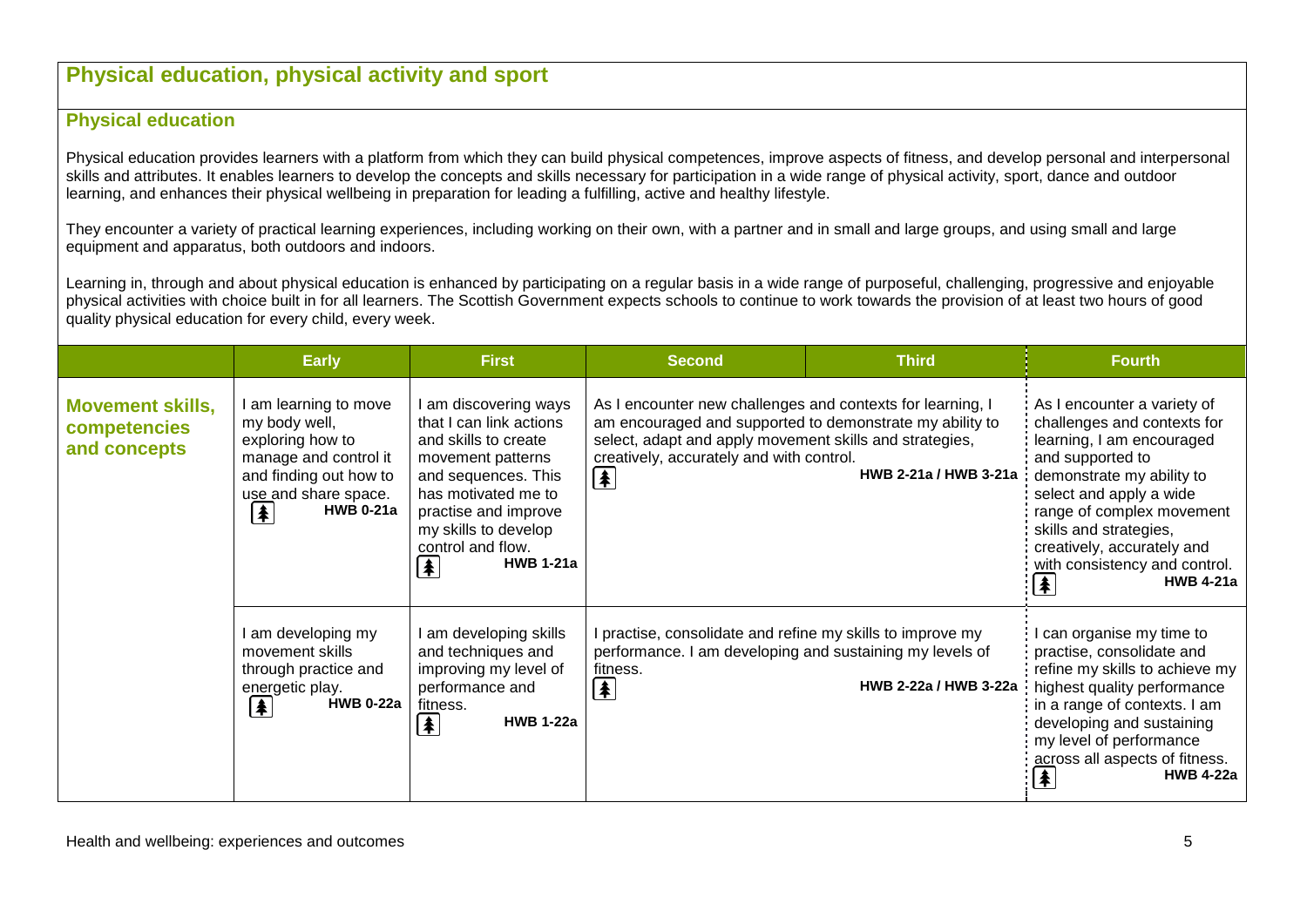# **Physical education, physical activity and sport (continued)**

**Physical education (continued)**

|                                       | <b>Early</b>                                                                                                                                                                              | <b>First</b>                                                                                                                                                                                                                                            | <b>Second</b>                                                                                                                                                                                                                   | <b>Third</b>                                                                                                                                                                                                                                                                         | <b>Fourth</b>                                                                                                                                                                                                                                                                                                                                                  |
|---------------------------------------|-------------------------------------------------------------------------------------------------------------------------------------------------------------------------------------------|---------------------------------------------------------------------------------------------------------------------------------------------------------------------------------------------------------------------------------------------------------|---------------------------------------------------------------------------------------------------------------------------------------------------------------------------------------------------------------------------------|--------------------------------------------------------------------------------------------------------------------------------------------------------------------------------------------------------------------------------------------------------------------------------------|----------------------------------------------------------------------------------------------------------------------------------------------------------------------------------------------------------------------------------------------------------------------------------------------------------------------------------------------------------------|
| <b>Cooperation and</b><br>competition | I am aware of my own<br>and others' needs and<br>feelings especially<br>when taking turns and<br>sharing resources. I<br>recognise the need to<br>follow rules.<br><b>HWB 0-23a</b><br> ≱ | I can follow and<br>understand rules and<br>procedures,<br>developing my ability<br>to achieve personal<br>goals. I recognise and<br>can adopt different<br>roles in a range of<br>practical activities.<br><b>HWB 1-23a</b><br>$\vert \clubsuit \vert$ | While working and learning<br>with others, I improve my<br>range of skills, demonstrate<br>tactics and achieve identified<br>goals.<br>$\left  \mathbf{\pmb{\ast}} \right $<br><b>HWB 2-23a</b>                                 | I am developing the skills to<br>lead and recognise strengths<br>of group members, including<br>myself. I contribute to groups<br>and teams through my<br>knowledge of individual<br>strengths, group tactics, and<br>strategies.<br><b>HWB 3-23a</b><br>$\left  \mathbf{F} \right $ | While learning together, and<br>in leadership situations, I<br>can:<br>• experience different roles<br>and take responsibility in<br>organising a physical<br>event<br>• contribute to a supportive<br>and inclusive<br>environment<br>• demonstrate behaviour<br>that contributes to fair<br>play.<br>【 <mark>≸</mark><br><b>HWB 4-23a</b>                    |
| <b>Evaluating and</b><br>appreciating | By exploring and<br>observing movement, I<br>can describe what I<br>have learned about it.<br> ≱<br><b>HWB 0-24a</b>                                                                      | I can recognise<br>progress and<br>achievement by<br>discussing my<br>thoughts and feelings<br>and giving and<br>accepting feedback.<br><b>HWB 1-24a</b><br>$\left  \mathbf{\pmb{*}} \right $                                                           | By reflecting on my own and<br>others' work and evaluating it<br>against shared criteria, I can<br>recognise improvement and<br>achievement and use this to<br>progress further.<br><b>HWB 2-24a</b><br>$\vert \clubsuit \vert$ | I can analyse and discuss<br>elements of my own and<br>others' work, recognising<br>strengths and identifying<br>areas where improvements<br>can be made.<br>$\left  \mathbf{\pmb{\ast}} \right $<br><b>HWB 3-24a</b>                                                                | l can:<br>• observe closely, reflect,<br>describe and analyse key<br>aspects of my own and<br>others' performances<br>• make informed<br>judgements, specific to an<br>activity<br>monitor and take<br>responsibility for improving<br>my own performance<br>based on recognition of<br>personal strengths and<br>development needs.<br><b>HWB 4-24a</b><br>I¥ |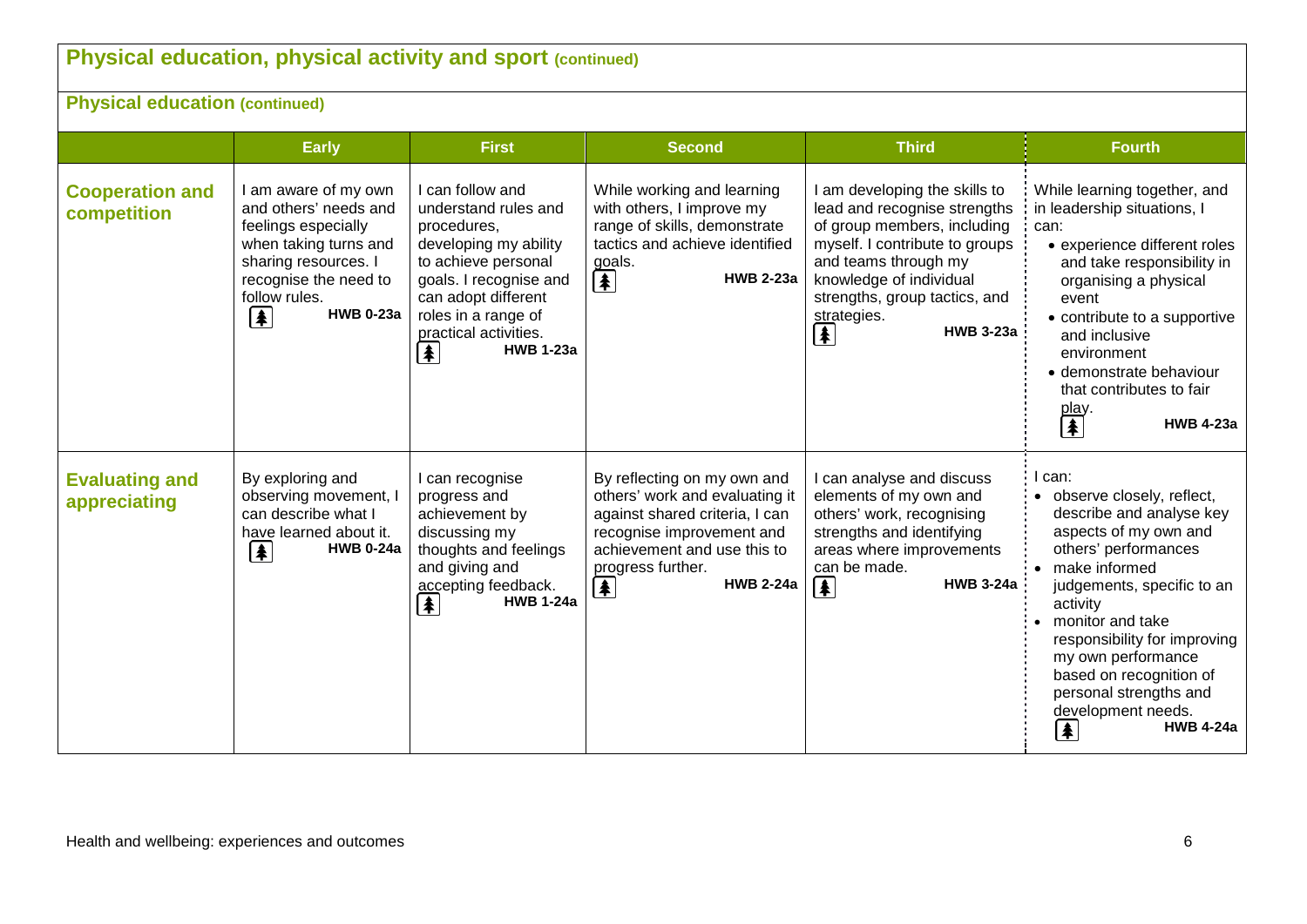## **Physical education, physical activity and sport (continued)**

### **Physical activity and sport**

In addition to planned physical education sessions, physical activity and sport take place in the classroom, in the school, during travel such as walking and cycling, in the outdoor environment and in the community. Learning in, through and about physical activity and sport is enhanced by participating in a wide range of purposeful and enjoyable physical pursuits at break times, lunchtimes, within and beyond the place of learning.

The experiences and outcomes are intended to establish a pattern of daily physical activity which, research has shown, is most likely to lead to sustained physical activity in adult life. Experiences and outcomes should also open up opportunities for learners to participate and perform at their highest level in sport and, if interested, pursue careers in the health and leisure industries.

| <b>Early</b>                                                                                                                                                                              | <b>First</b>                                                                                                                                                                                                                  | <b>Second</b>                                                                                                                                                                                                                                                                                                                           | <b>Third</b>          | <b>Fourth</b>                                                                                                                                                                                                                                                                                                                                                                                                                 |
|-------------------------------------------------------------------------------------------------------------------------------------------------------------------------------------------|-------------------------------------------------------------------------------------------------------------------------------------------------------------------------------------------------------------------------------|-----------------------------------------------------------------------------------------------------------------------------------------------------------------------------------------------------------------------------------------------------------------------------------------------------------------------------------------|-----------------------|-------------------------------------------------------------------------------------------------------------------------------------------------------------------------------------------------------------------------------------------------------------------------------------------------------------------------------------------------------------------------------------------------------------------------------|
| l am enjoying daily<br>opportunities to<br>participate in different<br>kinds of energetic play,<br>both outdoors and<br>indoors.<br><b>HWB 0-25a</b><br>$\left  \mathbf{\pmb{A}} \right $ | Within and beyond my<br>place of learning I am<br>enjoying daily<br>opportunities to<br>participate in physical<br>activities and sport,<br>making use of<br>available indoor and<br>outdoor space.<br>(≸<br><b>HWB 1-25a</b> | am experiencing enjoyment and achievement on a daily<br>basis by taking part in different kinds of energetic physical<br>activities of my choosing, including sport and opportunities for<br>outdoor learning, available at my place of learning and in the<br>wider community.<br>$\left  \color{red} \clubsuit \color{black} \right $ | HWB 2-25a / HWB 3-25a | continue to enjoy daily<br>participation in moderate to<br>vigorous physical activity and<br>sport and can demonstrate<br>my understanding that it can:<br>contribute to and promote<br>my learning<br>develop my fitness and<br>physical and mental<br>wellbeing<br>develop my social skills,<br>positive attitudes and<br>values<br>make an important<br>contribution to living a<br>healthy lifestyle.<br><b>HWB 4-25a</b> |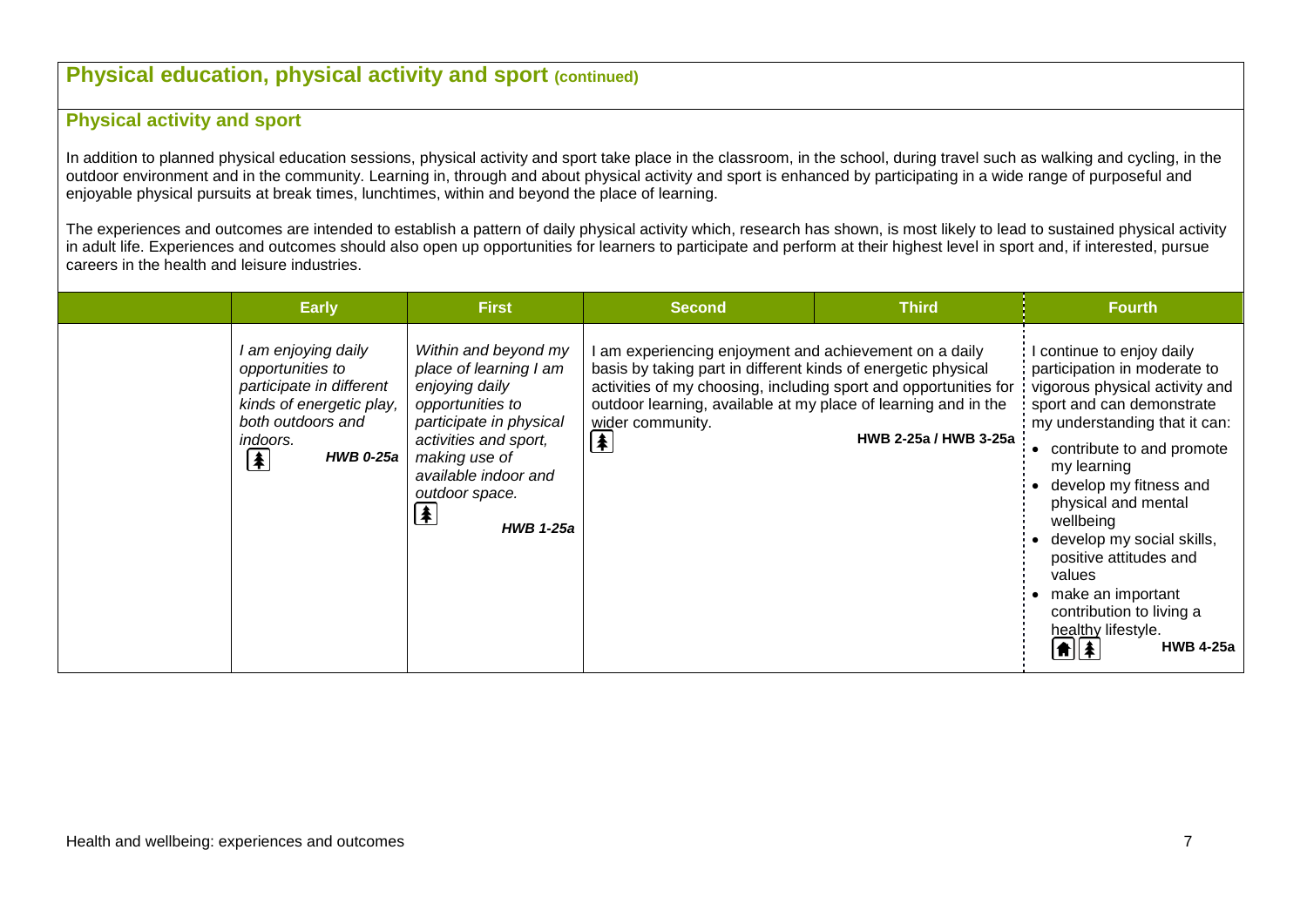| <b>Physical education, physical activity and sport (continued)</b> |              |              |                                                                                                                                                                                                                                                            |              |                                                                                                                                                                                                                                                                                                                                                                                             |  |  |  |
|--------------------------------------------------------------------|--------------|--------------|------------------------------------------------------------------------------------------------------------------------------------------------------------------------------------------------------------------------------------------------------------|--------------|---------------------------------------------------------------------------------------------------------------------------------------------------------------------------------------------------------------------------------------------------------------------------------------------------------------------------------------------------------------------------------------------|--|--|--|
| <b>Physical activity and sport (continued)</b>                     |              |              |                                                                                                                                                                                                                                                            |              |                                                                                                                                                                                                                                                                                                                                                                                             |  |  |  |
|                                                                    | <b>Early</b> | <b>First</b> | <b>Second</b>                                                                                                                                                                                                                                              | <b>Third</b> | <b>Fourth</b>                                                                                                                                                                                                                                                                                                                                                                               |  |  |  |
|                                                                    |              |              | I have investigated the role of sport and the opportunities it<br>may offer me. I am able to access opportunities for<br>participation in sport and the development of my performance<br>in my place of learning and beyond.<br>$\left  \clubsuit \right $ |              | can explain the role of sport<br>in cultural heritage and have<br>explored the opportunities<br>available for me to participate<br>HWB 2-26a / HWB 3-26a in school sport and sporting<br>events. I make use of<br>participation and<br>performance pathways that<br>allow me to continue and<br>extend my sporting<br>experience in my place of<br>learning and beyond.<br><b>HWB 4-26a</b> |  |  |  |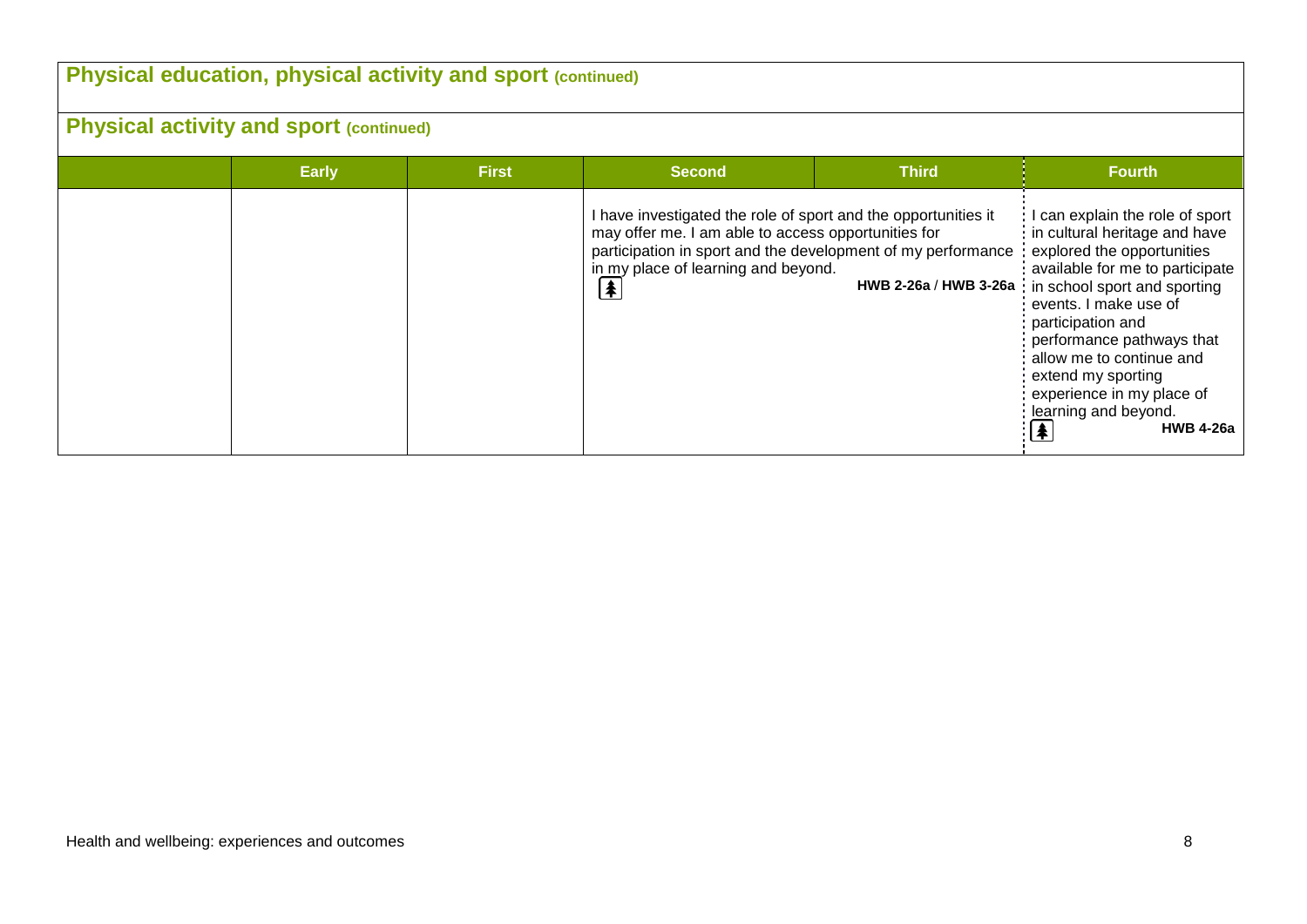## **Physical education, physical activity and sport (continued)**

## **Physical activity and health**

Learners develop an understanding of their physical health and the contribution made by participation in physical education, physical activity and sport to keeping them healthy and preparing them for life beyond school. They investigate the relationship between diet and physical activity and their role in the prevention of obesity.

The experiences and outcomes are intended to establish a pattern of daily physical activity which, research has shown, is most likely to lead to sustained physical activity in adult life. Physical activity and sport take place in addition to planned physical education sessions, at break times and lunchtimes in and beyond the place of learning.

| <b>Early</b>                                                                                                                                                                                                            | <b>First</b>                                                                                                                                                                                                                                      | <b>Second</b>                                                                                                                                                                        | <b>Third</b>                                                                                    | <b>Fourth</b>                                                                                                                                                                                                                                                                                                                   |
|-------------------------------------------------------------------------------------------------------------------------------------------------------------------------------------------------------------------------|---------------------------------------------------------------------------------------------------------------------------------------------------------------------------------------------------------------------------------------------------|--------------------------------------------------------------------------------------------------------------------------------------------------------------------------------------|-------------------------------------------------------------------------------------------------|---------------------------------------------------------------------------------------------------------------------------------------------------------------------------------------------------------------------------------------------------------------------------------------------------------------------------------|
| know that being<br>active is a healthy way<br>to be.<br>$\left  \mathbf{\pmb{*}} \right $<br><b>HWB 0-27a</b>                                                                                                           | I am aware of the role<br>physical activity plays<br>in keeping me healthy<br>and know that I also<br>need to sleep and rest,<br>to look after my body.<br><b>HWB 1-27a</b><br>$  \hat{\mathbf{n}}  \hat{\mathbf{x}}  $                           | I can explain why I need to be active on a daily basis to<br>maintain good health and try to achieve a good balance of<br>sleep, rest and physical activity.<br>$ \hat{\mathbf{n}} $ | HWB 2-27a / HWB 3-27a                                                                           |                                                                                                                                                                                                                                                                                                                                 |
| can describe how I<br>feel after taking part in<br>energetic activities<br>and I am becoming<br>aware of some of the<br>changes that take<br>place in my body.<br><b>HWB 0-28a</b><br>$\left  \mathbf{\pmb{*}} \right $ | I understand that my<br>body needs energy to<br>function and that this<br>comes from the food I<br>eat. I am exploring<br>how physical activity<br>contributes to my<br>health and wellbeing.<br>$\left[ \frac{1}{2} \right]$<br><b>HWB 1-28a</b> | can explain the links between the energy I use while being<br>$\left[\begin{matrix}\n\frac{1}{2} \\ \frac{1}{2}\n\end{matrix}\right]$                                                | physically active, the food I eat, and my health and wellbeing.<br><b>HWB 2-28a / HWB 3-28a</b> | have investigated factors<br>which can influence<br>participation in physical<br>activity and food choices,<br>and the impact of activity on<br>population health in the<br>Scottish and wider contexts. I<br>can use this information to<br>discuss policies and inform<br>my own health choices.<br><b>HWB 4-28a</b><br> ★  衤 |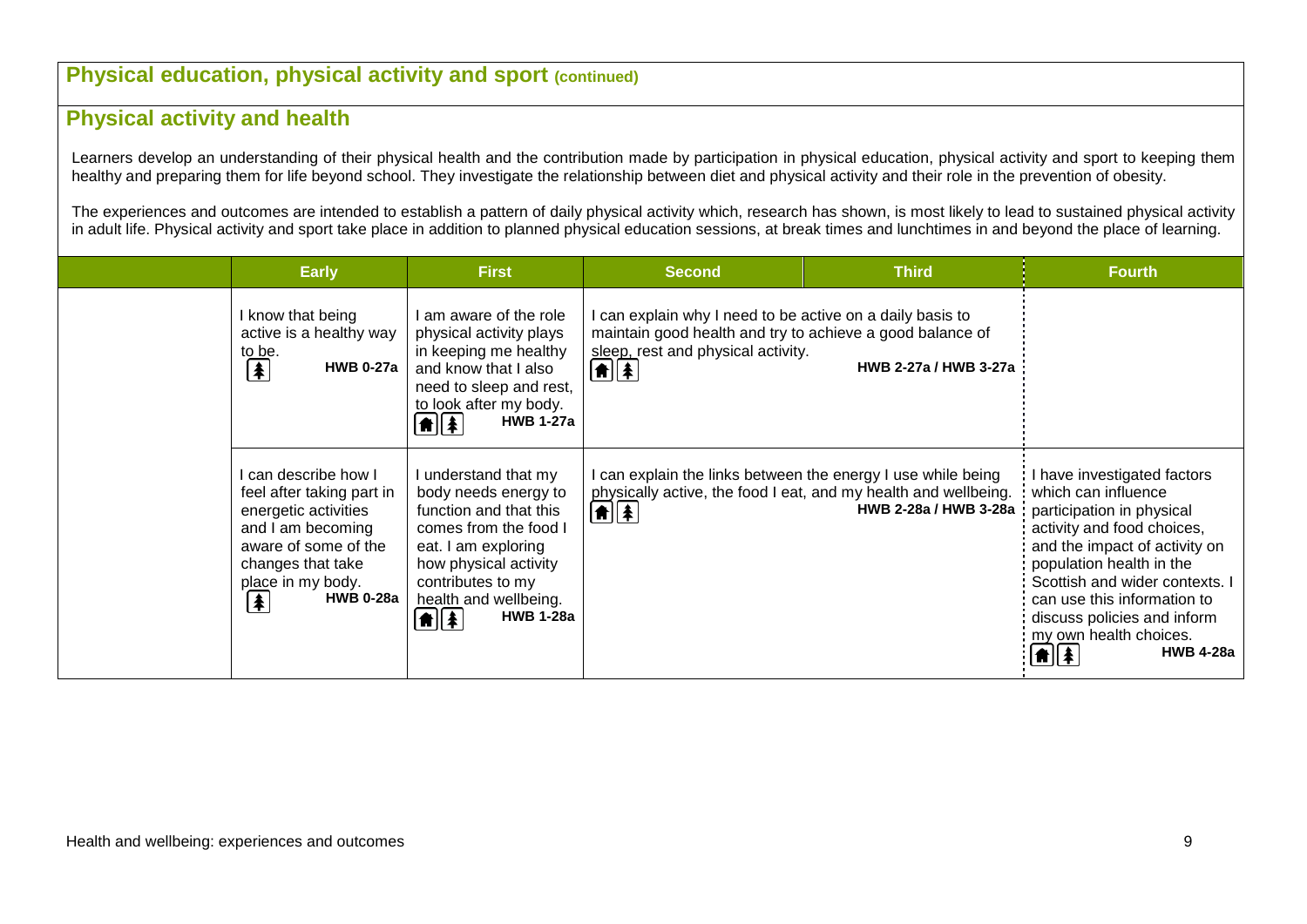## **Food and health**

Learners develop their understanding of a healthy diet, which is one composed of a variety and balance of foods and drinks. They acquire knowledge and skills to make healthy food choices and help to establish lifelong healthy eating habits. They develop an appreciation that eating can be an enjoyable activity and understand the role of food within social and cultural contexts. They explore how the dietary needs of individuals and groups vary through life stages, for example during pregnancy and puberty, and the role of breastfeeding during infancy.

Learners develop knowledge and understanding of safe and hygienic practices and their importance to health and wellbeing and apply these in practical activities and everyday routines including good oral health. They develop awareness that food practices and choices depend on many factors including availability, sustainability, season, cost, religious beliefs, culture, peer pressure, advertising and the media.

|                  | <b>Early</b>                                                                                                                                                                                                                                          | <b>First</b>                                                                                                                                                                                                                                                                                                                                                       | <b>Second</b>                                                                                                                                                        | <b>Third</b>                                                                                                                                                                                                                    | <b>Fourth</b>                                                                                                                                                                                                     |
|------------------|-------------------------------------------------------------------------------------------------------------------------------------------------------------------------------------------------------------------------------------------------------|--------------------------------------------------------------------------------------------------------------------------------------------------------------------------------------------------------------------------------------------------------------------------------------------------------------------------------------------------------------------|----------------------------------------------------------------------------------------------------------------------------------------------------------------------|---------------------------------------------------------------------------------------------------------------------------------------------------------------------------------------------------------------------------------|-------------------------------------------------------------------------------------------------------------------------------------------------------------------------------------------------------------------|
| <b>Nutrition</b> |                                                                                                                                                                                                                                                       | enjoy eating a diversity of foods in a range of social situations.                                                                                                                                                                                                                                                                                                 | ∈■                                                                                                                                                                   |                                                                                                                                                                                                                                 | HWB 0-29a / HWB 1-29a / HWB 2-29a / HWB 3-29a / HWB 4-29a                                                                                                                                                         |
|                  | Together we enjoy<br>handling, tasting,<br>talking and learning<br>about different foods,<br>discovering ways in<br>which eating and<br>drinking may help us<br>to grow and keep<br>healthy.<br><b>HWB 0-30a</b><br>$\left  \mathbf{\pmb{*}} \right $ | By investigating the<br>range of foods<br>available I can discuss<br>how they contribute to<br>a healthy diet.<br><b>HWB 1-30a</b><br>$\left  \textbf{f} \right $ $\left  \textbf{f} \right $<br>l experience a sense<br>of enjoyment and<br>achievement when<br>preparing simple<br>healthy foods and<br>drinks.<br>$\textbf{A}$ $\textbf{A}$<br><b>HWB 1-30b</b> | By applying my knowledge<br>and understanding of current<br>healthy eating advice I can<br>contribute to a healthy eating<br>plan.<br>$\bigcirc$<br><b>HWB 2-30a</b> | By taking part in practical<br>food activities and taking<br>account of current healthy<br>eating advice, I can prepare<br>healthy foods to meet<br>identified needs.<br><b>HWB 3-30a</b><br>$  \hat{\bm{\pi}}  \hat{\bm{z}}  $ | Having researched food and<br>health policy, and dietary<br>legislation, I can explain how<br>this impacts on individuals,<br>the community and the world<br>of work.<br>$\boxed{\textbf{f}}$<br><b>HWB 4-30a</b> |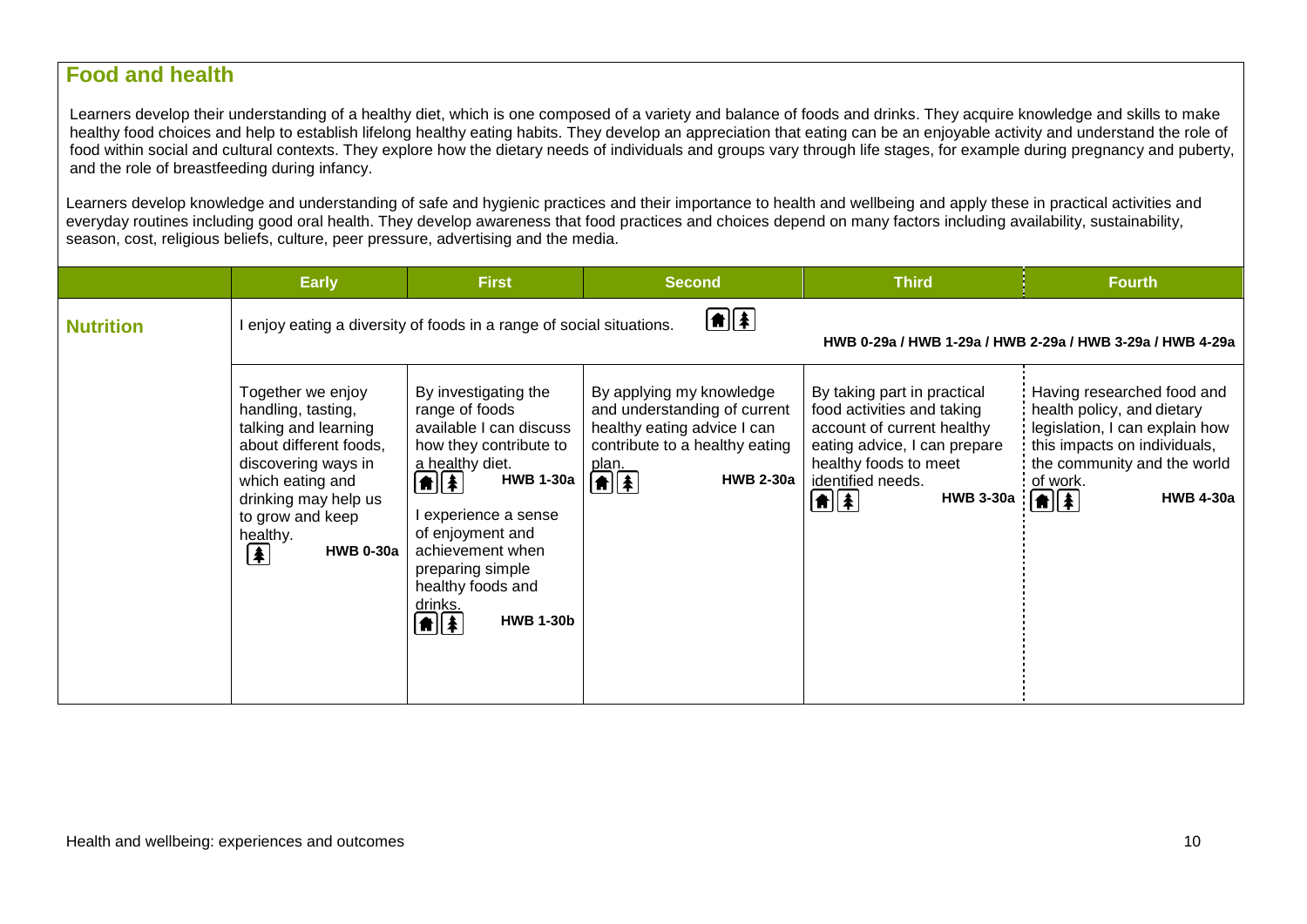| <b>Food and health (continued)</b>       |                                                                                                                                                                                                  |                                                                                                                                                                                                                                                        |                                                                                                                                                                                                                                                       |                                                                                                                                                                                                                                                                |                                                                                                                                                                                                                                                                                                                                                                         |  |  |
|------------------------------------------|--------------------------------------------------------------------------------------------------------------------------------------------------------------------------------------------------|--------------------------------------------------------------------------------------------------------------------------------------------------------------------------------------------------------------------------------------------------------|-------------------------------------------------------------------------------------------------------------------------------------------------------------------------------------------------------------------------------------------------------|----------------------------------------------------------------------------------------------------------------------------------------------------------------------------------------------------------------------------------------------------------------|-------------------------------------------------------------------------------------------------------------------------------------------------------------------------------------------------------------------------------------------------------------------------------------------------------------------------------------------------------------------------|--|--|
|                                          | <b>Early</b>                                                                                                                                                                                     | <b>First</b>                                                                                                                                                                                                                                           | <b>Second</b>                                                                                                                                                                                                                                         | <b>Third</b>                                                                                                                                                                                                                                                   | <b>Fourth</b>                                                                                                                                                                                                                                                                                                                                                           |  |  |
| <b>Nutrition</b><br>(continued)          |                                                                                                                                                                                                  |                                                                                                                                                                                                                                                        |                                                                                                                                                                                                                                                       | Through practical activities<br>using different foods and<br>drinks, I can identify key<br>nutrients, their sources and<br>functions, and demonstrate<br>the links between energy,<br>nutrients and health.<br><b>HWB 3-31a</b><br>$\left  \mathbf{f} \right $ | I can apply my knowledge<br>and understanding of<br>nutrition, current healthy<br>eating advice and the needs<br>of different groups in the<br>community when planning,<br>choosing, cooking and<br>evaluating dishes.<br><b>HWB 4-31a</b><br>$\left  \mathbf{f} \right $                                                                                               |  |  |
|                                          | I know that people<br>need different kinds of<br>food to keep them<br>healthy.<br>t<br><b>HWB 0-32a</b>                                                                                          | I am beginning to<br>understand that<br>nutritional needs<br>change at different<br>stages of life, for<br>example the role of<br>breastfeeding in infant<br>nutrition.<br><b>HWB 1-32a</b><br>$\left  \mathbf{f} \right $ $\left  \mathbf{f} \right $ | I understand that people at<br>different life stages have<br>differing nutritional needs<br>and that some people may<br>eat or avoid certain foods.<br>$\left  \mathbf{f} \right $<br><b>HWB 2-32a</b>                                                | I am developing my<br>understanding of the<br>nutritional needs of people<br>who have different conditions:<br>and requirements.<br>$\bigcirc$<br><b>HWB 3-32a</b>                                                                                             | Having identified diet-related<br>conditions, I can adapt and<br>cook recipes to suit individual<br>needs.<br><b>HWB 4-32a</b><br>$\boxed{\uparrow}$ $\boxed{\uparrow}$<br>Having assessed how<br>lifestyle or life stages can<br>impact on people's nutritional<br>needs, I can explain how<br>these needs are met.<br><b>HWB 4-32b</b><br>$\left  \mathbf{f} \right $ |  |  |
| <b>Safe and</b><br>hygienic<br>practices | I am becoming aware of how cleanliness,<br>hygiene and safety can affect health and<br>wellbeing and I apply this knowledge in my<br>everyday routines such as taking care of my<br>teeth.<br>[≱ | HWB 0-33a / HWB 1-33a                                                                                                                                                                                                                                  | Having learned about<br>cleanliness, hygiene and<br>safety, I can apply these<br>principles to my everyday<br>routines, understanding their<br>importance to health and<br>wellbeing.<br><b>HWB 2-33a</b><br>$  \hat{\mathbf{n}}  \hat{\mathbf{x}}  $ | I can apply food safety<br>principles when buying,<br>storing, preparing, cooking<br>and consuming food.<br><b>HWB 3-33a</b><br>自主                                                                                                                             | Having explored the<br>conditions for bacterial<br>growth, I can use this<br>knowledge to inform my<br>practice and control food<br>safety risks.<br><b>HWB 4-33a</b><br>★∥★                                                                                                                                                                                            |  |  |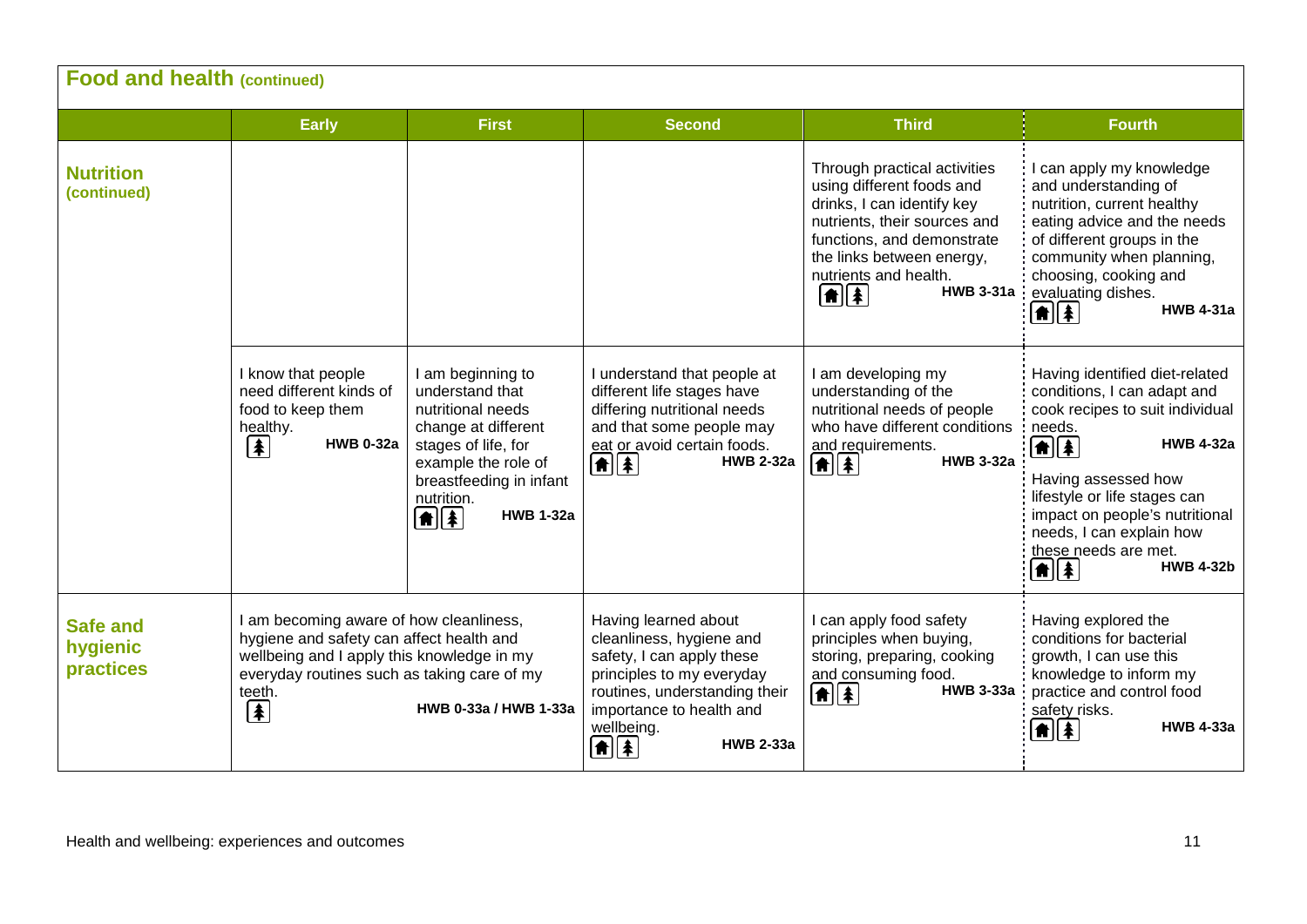| <b>Food and health (continued)</b> |                                                                                                                                              |                                                                             |                                                                                                                                                                                                                                              |                                                                                                                                                                                                                                                                              |                                                                                                                                                                                                                                                       |
|------------------------------------|----------------------------------------------------------------------------------------------------------------------------------------------|-----------------------------------------------------------------------------|----------------------------------------------------------------------------------------------------------------------------------------------------------------------------------------------------------------------------------------------|------------------------------------------------------------------------------------------------------------------------------------------------------------------------------------------------------------------------------------------------------------------------------|-------------------------------------------------------------------------------------------------------------------------------------------------------------------------------------------------------------------------------------------------------|
|                                    | <b>Early</b>                                                                                                                                 | <b>First</b>                                                                | <b>Second</b>                                                                                                                                                                                                                                | <b>Third</b>                                                                                                                                                                                                                                                                 | <b>Fourth</b>                                                                                                                                                                                                                                         |
| <b>Food and the</b><br>consumer    |                                                                                                                                              |                                                                             | Through exploration and<br>discussion, I can understand<br>that food practices and<br>preferences are influenced<br>by factors such as food<br>sources, finance, culture and<br>religion.<br><b>HWB 2-34a</b><br>$\left  \mathbf{f} \right $ | Having explored a range of issues which may affect food<br>choice, I can discuss how this could impact on the<br>individual's health.<br>$\left[ \frac{1}{2} \right]$                                                                                                        | HWB 3-34a / HWB 4-34a                                                                                                                                                                                                                                 |
|                                    | I explore and discover<br>where foods come from<br>as I choose, prepare<br>and taste different<br>foods.<br><sup>1</sup><br><b>HWB 0-35a</b> | availability and their sustainability.<br>$\left  \mathbf{\pmb{*}} \right $ | When preparing and cooking a variety of foods, I am<br>becoming aware of the journeys which foods make<br>from source to consumer, their seasonality, their local<br>HWB 1-35a / HWB 2-35a                                                   |                                                                                                                                                                                                                                                                              | Having investigated the<br>effects of food processing on<br>the nutritional value of foods,<br>I can critically assess the<br>place of processed foods in a<br>healthy balanced diet.<br><b>HWB 4-35a</b><br>$  \hat{\mathbf{n}}  \hat{\mathbf{x}}  $ |
|                                    |                                                                                                                                              |                                                                             | By investigating food<br>labelling systems, I can<br>begin to understand how to<br>use them to make healthy<br>food choices.<br>$\left  \mathbf{\hat{m}} \right $<br><b>HWB 2-36a</b>                                                        | Using my knowledge of<br>nutrition and current healthy<br>eating advice, I can evaluate<br>the information on food<br>packaging, enabling me to<br>make informed choices when<br>preparing and cooking<br>healthy dishes.<br><b>HWB 3-36a</b><br>$\left  \mathbf{f} \right $ | I have examined and<br>evaluated food packaging<br>and can understand the legal<br>requirements for<br>manufacturers.<br><b>HWB 4-36a</b><br>$\left  \mathbf{f} \right $ $\left  \mathbf{f} \right $                                                  |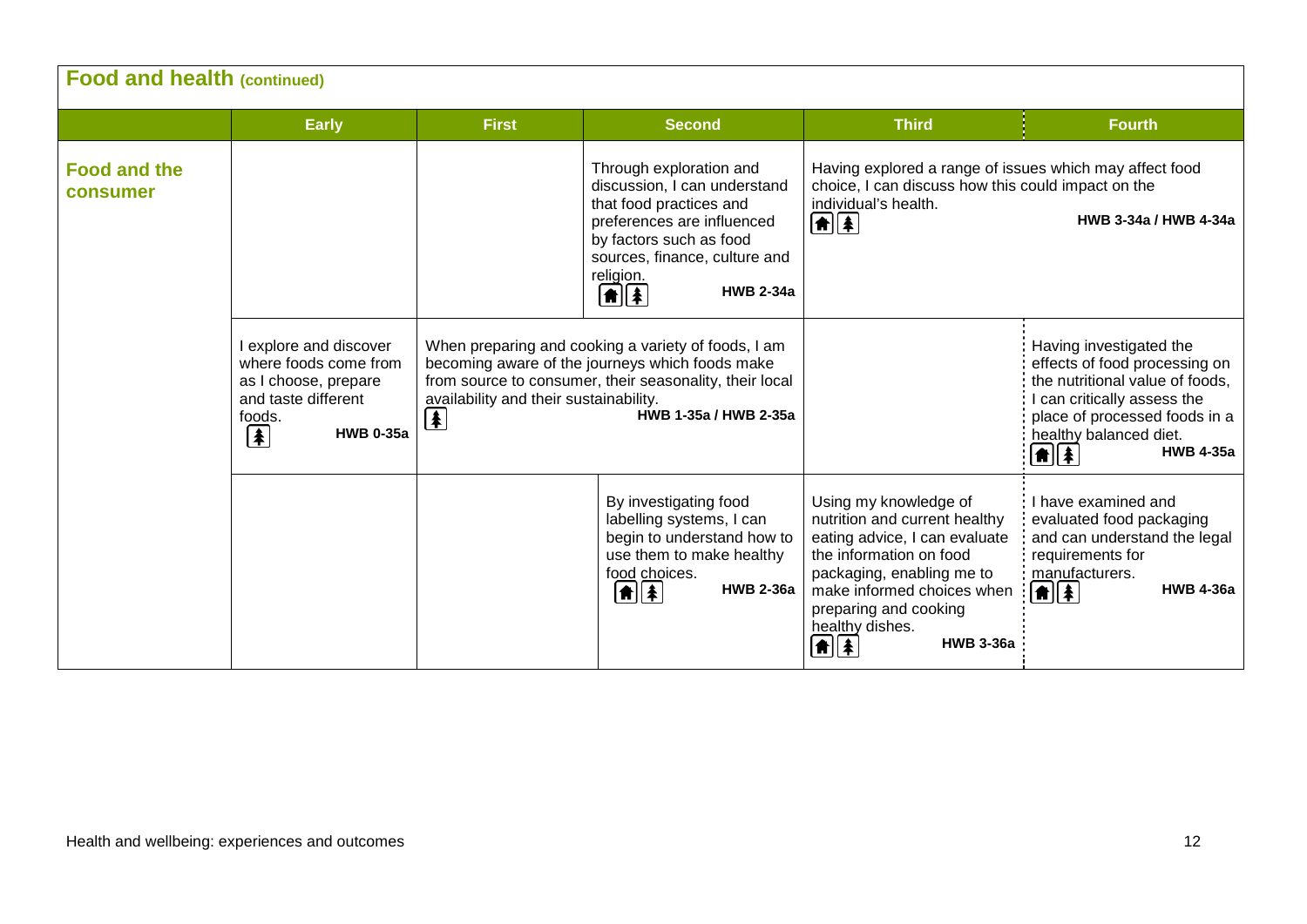| <b>Food and health (continued)</b>             |              |                                                                                                                                                   |                                                                                                                                                                     |              |                                                                                                                                                                                                                                                                                                                                                                      |  |  |  |
|------------------------------------------------|--------------|---------------------------------------------------------------------------------------------------------------------------------------------------|---------------------------------------------------------------------------------------------------------------------------------------------------------------------|--------------|----------------------------------------------------------------------------------------------------------------------------------------------------------------------------------------------------------------------------------------------------------------------------------------------------------------------------------------------------------------------|--|--|--|
|                                                | <b>Early</b> | <b>First</b>                                                                                                                                      | <b>Second</b>                                                                                                                                                       | <b>Third</b> | <b>Fourth</b>                                                                                                                                                                                                                                                                                                                                                        |  |  |  |
| <b>Food and the</b><br>consumer<br>(continued) |              | I am discovering the<br>different ways that<br>advertising and the<br>media can affect my<br>choices.<br>$\boxed{\textbf{f}}$<br><b>HWB 1-37a</b> | I can understand how<br>advertising and the media<br>are used to influence<br>consumers.<br>$\left[ \biguplus \left[ \biguplus \right] \right]$<br><b>HWB 2-37a</b> |              | By investigating different<br>influences on the consumer, I<br>can discuss how consumers<br>can be influenced by external<br>sources.<br><b>HWB 4-37a</b><br>$\begin{bmatrix} \mathbf{f} \\ \mathbf{f} \end{bmatrix}$<br>I can explain basic legal<br>rights and responsibilities of<br>the consumer, recognising<br>the agencies that can help.<br><b>HWB 4-37b</b> |  |  |  |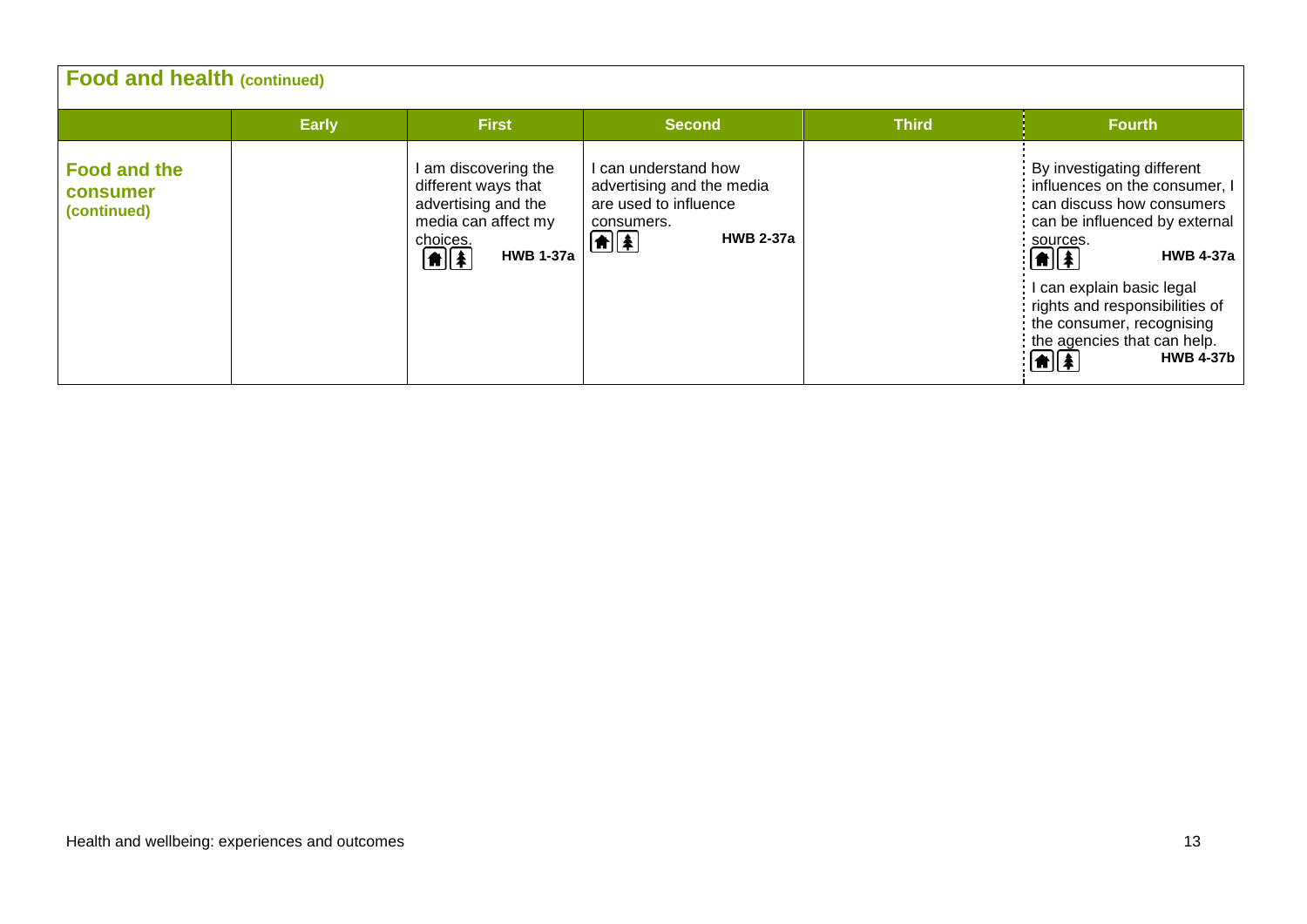## **Substance misuse**

Learners develop their understanding of the use and misuse of a variety of substances including over the counter and prescribed medicines, alcohol, drugs, tobacco and solvents. They explore and develop their understanding of the impact of risk-taking behaviour on their life choices. The experiences and outcomes will enable learners to make informed personal choices with the aim of promoting healthy lifestyles.

| <b>Early</b>                                                                                                                                                                                                                                               | <b>First</b>                                                                                                                                                                                                                                                    | <b>Second</b>                                                                                                                                                          | <b>Third</b>                                                                                                                                                                                                                                                                                                                                      | <b>Fourth</b>                                                                                                                                       |
|------------------------------------------------------------------------------------------------------------------------------------------------------------------------------------------------------------------------------------------------------------|-----------------------------------------------------------------------------------------------------------------------------------------------------------------------------------------------------------------------------------------------------------------|------------------------------------------------------------------------------------------------------------------------------------------------------------------------|---------------------------------------------------------------------------------------------------------------------------------------------------------------------------------------------------------------------------------------------------------------------------------------------------------------------------------------------------|-----------------------------------------------------------------------------------------------------------------------------------------------------|
| I understand there are<br>things I should not<br>touch or eat and how<br>to keep myself safe,<br>and I am learning what<br>is meant by medicines<br>and harmful<br>substances.<br>$\left  \color{red} \clubsuit \color{black} \right $<br><b>HWB 0-38a</b> | I know that there are<br>medicines and some<br>other substances that<br>can be used in a safe<br>way to improve health<br>and I am becoming<br>aware of how choices I<br>make can affect my<br>health and wellbeing.<br>$\bigcap_{i=1}^{n}$<br><b>HWB 1-38a</b> | I understand the effect that a<br>range of substances<br>including tobacco and<br>alcohol can have on the<br>body.<br><b>HWB 2-38a</b><br>$\left[ \frac{1}{2} \right]$ | I understand the positive effects that some substances can<br>have on the mind and body but I am also aware of the<br>negative and serious physical, mental, emotional, social and<br>legal consequences of the misuse of substances.<br>$\left  \textbf{f} \right $                                                                              | HWB 3-38a / HWB 4-38a                                                                                                                               |
|                                                                                                                                                                                                                                                            |                                                                                                                                                                                                                                                                 | on my actions.<br>Ⅲ▲                                                                                                                                                   | I know that popular culture, the media and peer groups as<br>well as my own attitudes and values can influence how I feel<br>about substance use and recognise the impact this may have<br>HWB 2-39a / HWB 3-39a                                                                                                                                  | Through investigation, I can<br>explain how images of<br>substance use and misuse<br>can influence people's<br>behaviour.<br><b>HWB 4-39a</b><br>自生 |
|                                                                                                                                                                                                                                                            |                                                                                                                                                                                                                                                                 | I know that alcohol and<br>drugs can affect people's<br>ability to make decisions.<br>$\left[ \begin{matrix} \text{A} \end{matrix} \right]$<br><b>HWB 2-40a</b>        | I am developing a range of skills which can support decision<br>making about substance use. I can demonstrate strategies for<br>making informed choices to maintain and improve my health and<br>wellbeing and can apply these in situations that may be stressful<br>or challenging, or involve peer pressure.<br>HWB 3-40a / HWB 4-40a<br>11. 1 |                                                                                                                                                     |
|                                                                                                                                                                                                                                                            |                                                                                                                                                                                                                                                                 |                                                                                                                                                                        | I know how to access information and support for substance-<br>related issues.<br>$\left  \mathbf{f} \right $                                                                                                                                                                                                                                     | HWB 3-40b / HWB 4-40b                                                                                                                               |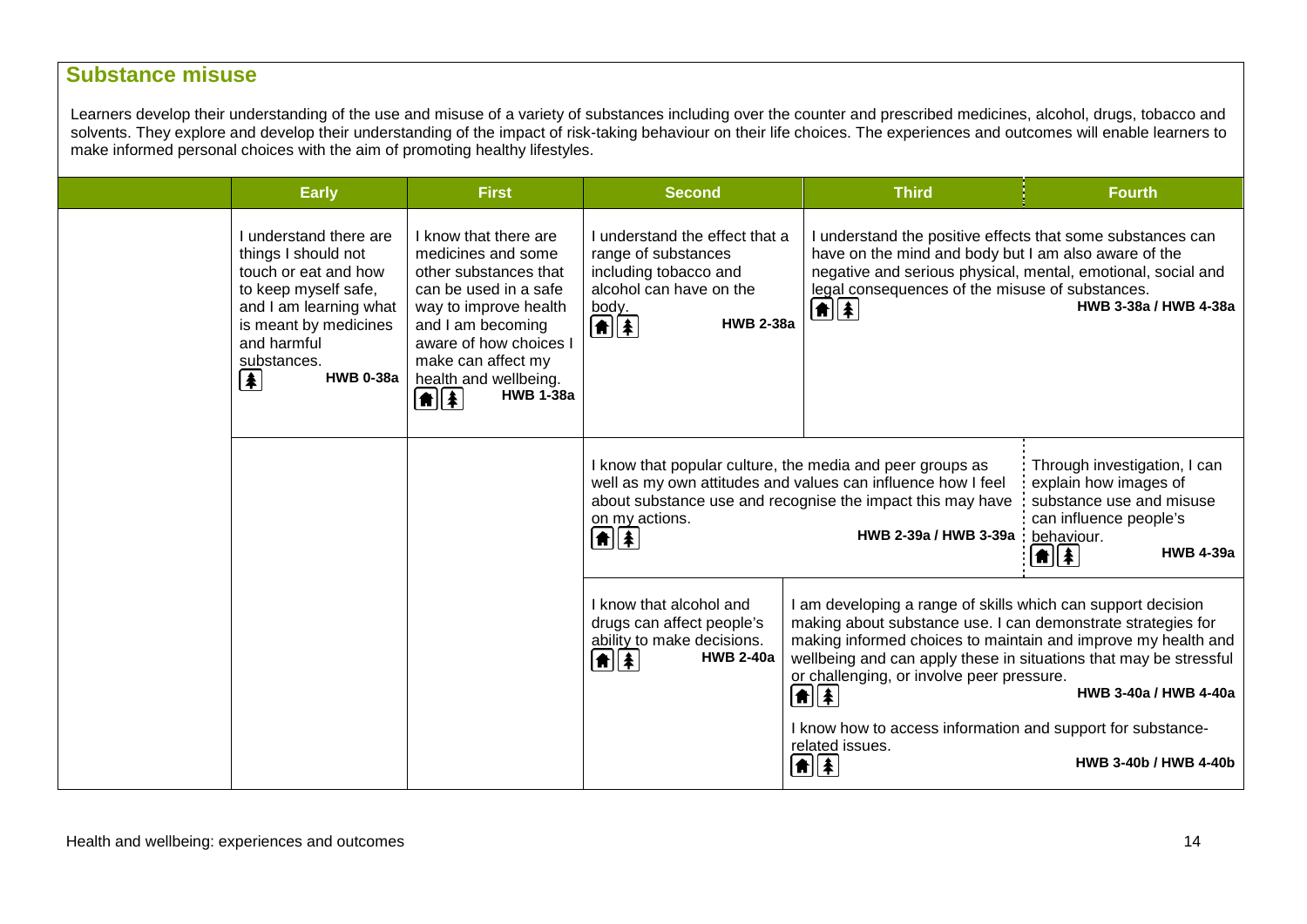| <b>Substance misuse (continued)</b> |                                                                                                                                  |                                                                                                    |                                                                                                                                                                                                                                                                       |                                                                                                                                                                                                                                                                                                                                                      |                                                                                                                                                                                      |  |
|-------------------------------------|----------------------------------------------------------------------------------------------------------------------------------|----------------------------------------------------------------------------------------------------|-----------------------------------------------------------------------------------------------------------------------------------------------------------------------------------------------------------------------------------------------------------------------|------------------------------------------------------------------------------------------------------------------------------------------------------------------------------------------------------------------------------------------------------------------------------------------------------------------------------------------------------|--------------------------------------------------------------------------------------------------------------------------------------------------------------------------------------|--|
|                                     | <b>Early</b>                                                                                                                     | <b>First</b>                                                                                       | <b>Second</b>                                                                                                                                                                                                                                                         | <b>Third</b>                                                                                                                                                                                                                                                                                                                                         | <b>Fourth</b>                                                                                                                                                                        |  |
|                                     |                                                                                                                                  |                                                                                                    | I can identify the different<br>kinds of risks associated with<br>the use and misuse of a<br>range of substances.<br><b>HWB 2-41a</b><br>$\left[\begin{matrix}\n\bullet \\ \bullet\n\end{matrix}\right]\left[\begin{matrix}\n\bullet \\ \bullet\n\end{matrix}\right]$ | After assessing options and the consequences of my<br>decisions, I can identify safe and unsafe behaviours and<br>actions.<br>$\bigcirc$<br>I know that the use of alcohol and drugs can affect behaviour<br>and the decisions that people make about relationships and<br>sexual health.<br>$\left  \mathbf{f} \right $ $\left  \mathbf{f} \right $ | HWB 3-41a / HWB 4-41a<br>HWB 3-41b / HWB 4-41b                                                                                                                                       |  |
|                                     | I can show ways of<br>getting help in unsafe<br>situations and<br>emergencies.<br><b>HWB 0-42a</b><br>$\left  \clubsuit \right $ | I know how to react in<br>unsafe situations and<br>emergencies.<br><b>HWB 1-42a</b><br>$\clubsuit$ | I know of actions I can take<br>to help someone in an<br>emergency.<br><b>HWB 2-42a</b><br>$\left  \textbf{f} \right $                                                                                                                                                | I know the action I should take in the management of<br>incidents and emergencies related to substance misuse.<br>HWB 3-42a / HWB 4-42a<br>$\left  \mathbf{f} \right $                                                                                                                                                                               |                                                                                                                                                                                      |  |
|                                     |                                                                                                                                  |                                                                                                    | I understand the impact that<br>misuse of substances can<br>have on individuals, their<br>families and friends.<br>$\left[ \frac{1}{2} \right]$<br><b>HWB 2-43a</b>                                                                                                   | I understand the impact that ongoing misuse of substances<br>can have on a person's health, future life choices and<br>options.<br>$\boxed{\uparrow}$                                                                                                                                                                                                | HWB 3-43a / HWB 4-43a                                                                                                                                                                |  |
|                                     |                                                                                                                                  |                                                                                                    |                                                                                                                                                                                                                                                                       | Through investigating<br>substance misuse in my local<br>community I can reflect on<br>specific issues, and discuss<br>how they are being<br>addressed.<br><b>HWB 3-43b</b><br>$\frac{1}{2}$                                                                                                                                                         | By researching the impact of<br>substance misuse nationally<br>and internationally I can<br>explain similarities and<br>differences among<br>communities.<br><b>HWB 4-43b</b><br>f → |  |
|                                     |                                                                                                                                  |                                                                                                    |                                                                                                                                                                                                                                                                       |                                                                                                                                                                                                                                                                                                                                                      | I understand the local,<br>national and international<br>impact of substance misuse.<br><b>HWB 4-43c</b><br>$\left[ \textbf{f} \right]$                                              |  |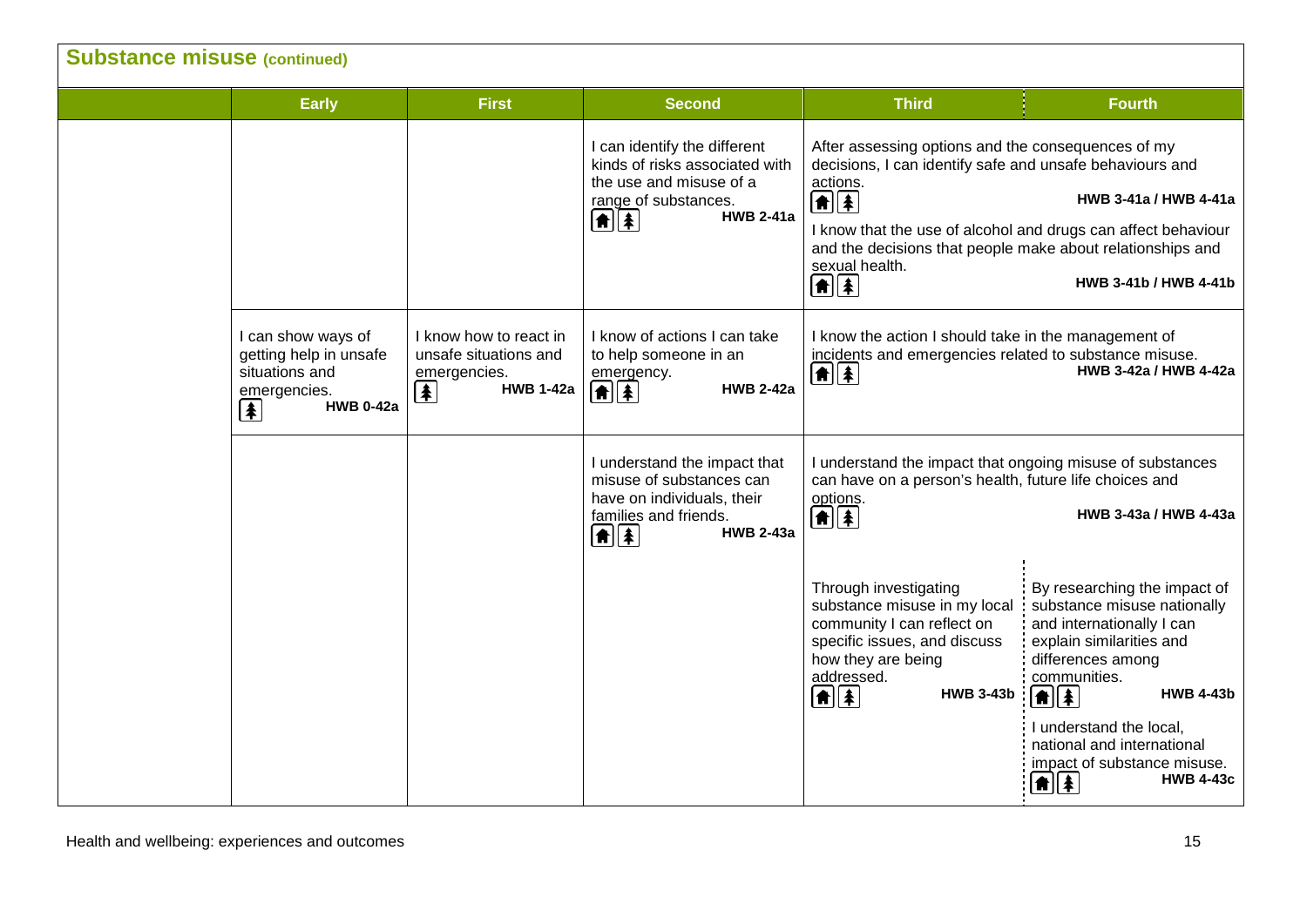## **Relationships, sexual health and parenthood**

Learners develop an understanding of how to maintain positive relationships with a variety of people and are aware of how thoughts, feelings, attitudes, values and beliefs can influence decisions about relationships, and sexual health. They develop their understanding of the complex roles and responsibilities of being a parent or carer.

| <b>Early</b>                                                                                                                                                                                                                                                                                                                                              | <b>First</b>                                   | <b>Second</b>                                                                                                                                                                                                                                                                                                                      | <b>Third</b>                                                                                                                                                                                                                                                                                                                                                                                                                                                                              | <b>Fourth</b>                                                                                                                            |
|-----------------------------------------------------------------------------------------------------------------------------------------------------------------------------------------------------------------------------------------------------------------------------------------------------------------------------------------------------------|------------------------------------------------|------------------------------------------------------------------------------------------------------------------------------------------------------------------------------------------------------------------------------------------------------------------------------------------------------------------------------------|-------------------------------------------------------------------------------------------------------------------------------------------------------------------------------------------------------------------------------------------------------------------------------------------------------------------------------------------------------------------------------------------------------------------------------------------------------------------------------------------|------------------------------------------------------------------------------------------------------------------------------------------|
| I am aware of how friendships are formed and<br>that likes, dislikes, special qualities and needs<br>can influence relationships.<br>$ \clubsuit $<br>I understand positive things about friendships<br>and relationships but when something worries or<br>upsets me I know who I should talk to.<br>$\left  \color{red} \clubsuit \color{black} \right $ | HWB 0-44a / HWB 1-44a<br>HWB 0-44b / HWB 1-44b | I understand that a wide<br>range of different kinds of<br>friendships and relationships<br>exist.<br><b>HWB 2-44a</b><br>$\boxed{\textbf{f}}$<br>I am aware that positive<br>friendships and relationships<br>can promote health and the<br>health and wellbeing of<br>others.<br><b>HWB 2-44b</b><br>$\left  \mathbf{f} \right $ | others in relationships, and can explain why.<br>$  \hat{\mathbf{n}}  \hat{\mathbf{x}}  $<br>I understand and can demonstrate the qualities and skills<br>required to sustain different types of relationships.<br>▲▲<br>I understand and can explain the importance of, and need<br>for, commitment, trust and respect in loving and sexual<br>relationships. I understand the different contexts of such<br>relationships including marriage.<br>$ \hat{\mathbf{n}}  \hat{\mathbf{z}} $ | I understand the importance of being cared for and caring for<br>HWB 3-44a / HWB 4-44a<br>HWB 3-44b / HWB 4-44b<br>HWB 3-44c / HWB 4-44c |
| I know that there are people in our lives who<br>care for and look after us and I am aware that<br>people may be cared for by parents, carers or<br>other adults.<br>$ \pmb{\ast} $                                                                                                                                                                       | HWB 0-45a / HWB 1-45a                          | I am identifying and<br>practising skills to manage<br>changing relationships and I<br>understand the positive<br>impact this can have on my<br>emotional wellbeing.<br><b>HWB 2-45a</b><br>$\left  \mathbf{f} \right $                                                                                                            | be used positively as well as negatively.<br>$  \hat{\mathbf{n}}  \hat{\mathbf{z}}  $                                                                                                                                                                                                                                                                                                                                                                                                     | I recognise that power can exist within relationships and can<br>HWB 3-45a / HWB 4-45a                                                   |
| I am aware of the need to respect personal space and boundaries and can recognise and respond appropriately to verbal and non-verbal<br>communication.<br>$\parallel \parallel \parallel \parallel$<br>HWB 0-45b / HWB 1-45b / HWB 2-45b / HWB 3-45b / HWB 4-45b                                                                                          |                                                |                                                                                                                                                                                                                                                                                                                                    |                                                                                                                                                                                                                                                                                                                                                                                                                                                                                           |                                                                                                                                          |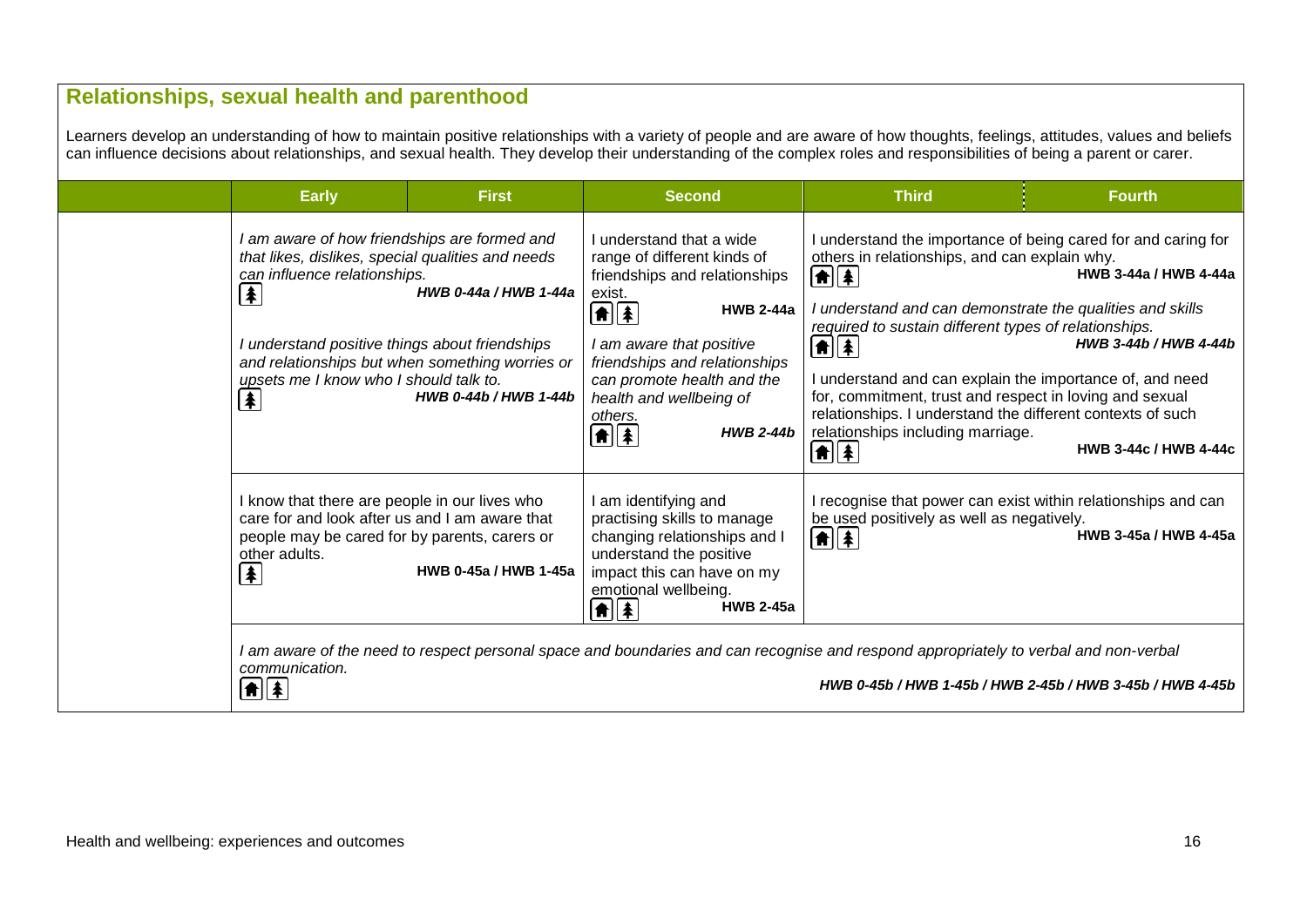| Relationships, sexual health and parenthood (continued) |                                                                                                                                                                                                                                                                                                                                                                                                                                                                 |              |                                                                                                                                                                                                                  |                                                                                                                                                                                                                                                                                                                                                                                                                                                                                                                                                                             |                                                                         |  |
|---------------------------------------------------------|-----------------------------------------------------------------------------------------------------------------------------------------------------------------------------------------------------------------------------------------------------------------------------------------------------------------------------------------------------------------------------------------------------------------------------------------------------------------|--------------|------------------------------------------------------------------------------------------------------------------------------------------------------------------------------------------------------------------|-----------------------------------------------------------------------------------------------------------------------------------------------------------------------------------------------------------------------------------------------------------------------------------------------------------------------------------------------------------------------------------------------------------------------------------------------------------------------------------------------------------------------------------------------------------------------------|-------------------------------------------------------------------------|--|
|                                                         | <b>Early</b>                                                                                                                                                                                                                                                                                                                                                                                                                                                    | <b>First</b> | <b>Second</b>                                                                                                                                                                                                    | <b>Third</b>                                                                                                                                                                                                                                                                                                                                                                                                                                                                                                                                                                | <b>Fourth</b>                                                           |  |
|                                                         |                                                                                                                                                                                                                                                                                                                                                                                                                                                                 |              |                                                                                                                                                                                                                  | I reflect on how my attitudes, beliefs, values and morality can<br>influence my decisions about friendships, relationships and<br>sexual behaviour.<br>$\boxed{\bullet}$<br>I know that popular culture, the media and peer pressure can<br>influence how I feel about myself and the impact this may<br>have on my actions.<br>$\left[ \frac{1}{2} \right]$<br>I am developing skills for making decisions about my<br>relationships and sexual behaviour. I am able to apply these<br>to situations that may be challenging or difficult.<br>$\left  \frac{1}{2} \right $ | HWB 3-46a / HWB 4-46a<br>HWB 3-46b / HWB 4-46b<br>HWB 3-46c / HWB 4-46c |  |
|                                                         | I recognise that we have similarities and<br>differences but are all unique.<br>$\left  \mathbf{\pmb{\ast}} \right $<br>HWB 0-47a / HWB 1-47a<br>I am aware of my growing body and I am<br>learning the correct names for its different parts<br>and how they work.<br>$\left  \color{red} \clubsuit \color{black} \right $<br>HWB 0-47b / HWB 1-47b<br>I am learning what I can do to look after my body<br>and who can help me.<br>HWB 0-48a / HWB 1-48a<br>t |              | I recognise that how my<br>body changes can affect<br>how I feel about myself and<br>how I may behave.<br><b>HWB 2-47a</b><br>$\left  \mathbf{f} \right $                                                        | I understand my own body's uniqueness, my developing<br>sexuality, and that of others.<br>$\boxed{\uparrow}$<br>Using what I have learned I am able to make informed<br>decisions and choices that promote and protect my own and<br>others' sexual health and wellbeing.<br>$\left  \mathbf{f} \right $                                                                                                                                                                                                                                                                    | HWB 3-47a / HWB 4-47a<br>HWB 3-47b / HWB 4-47b                          |  |
|                                                         |                                                                                                                                                                                                                                                                                                                                                                                                                                                                 |              | I can describe the physical<br>and emotional changes<br>during puberty, understand<br>why they are taking place<br>and the importance of<br>personal hygiene.<br><b>HWB 2-48a</b><br>$\left  \mathbf{f} \right $ | I know how to access services, information and support if my<br>sexual health and wellbeing is at risk. I am aware of my rights<br>in relation to sexual health including my right to<br>confidentiality, and my responsibilities, including those under<br>the law.<br>$\boxed{\bullet}$ $\boxed{\bullet}$                                                                                                                                                                                                                                                                 | HWB 3-48a / HWB 4-48a                                                   |  |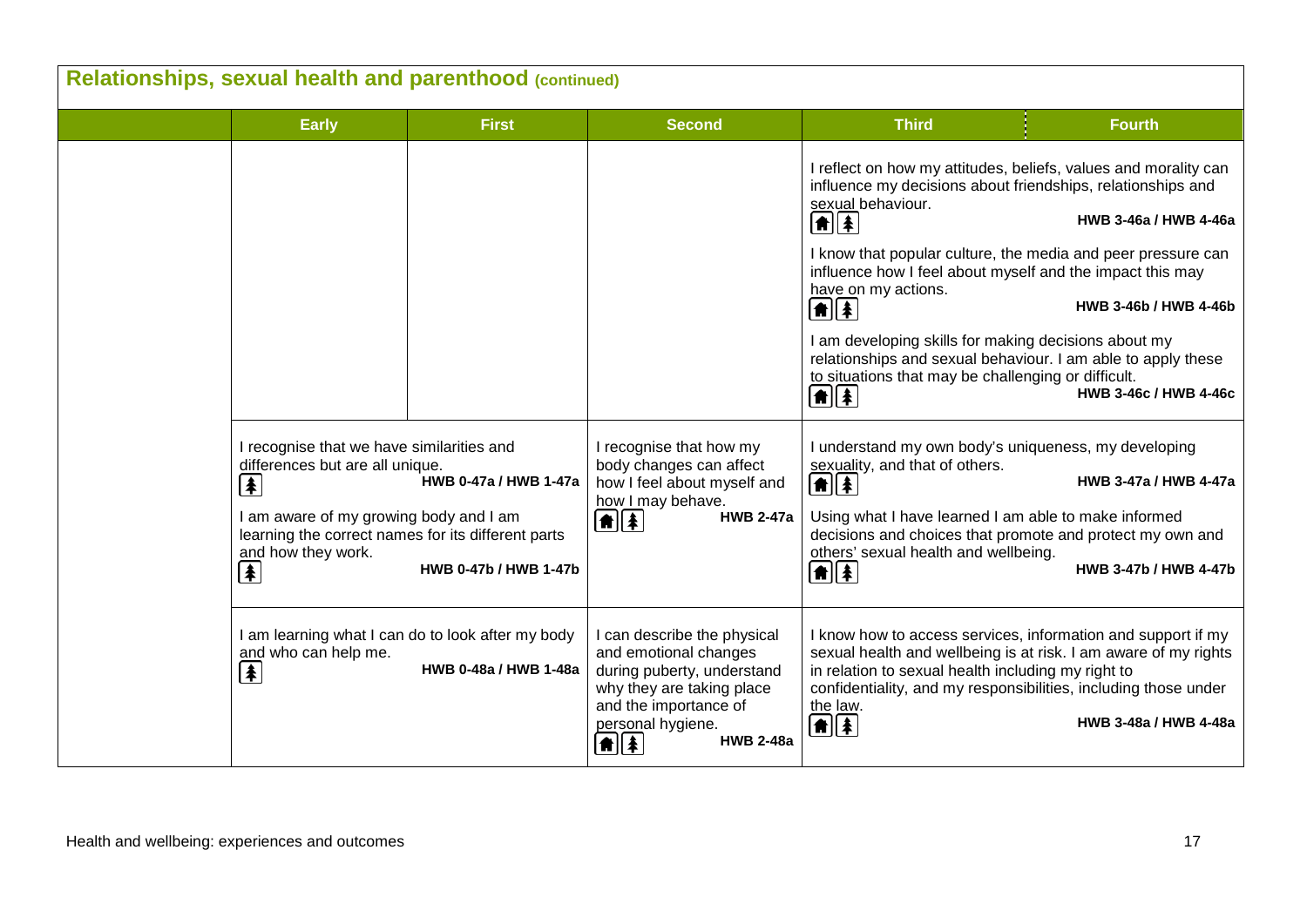| Relationships, sexual health and parenthood (continued) |                                                                                                                                                                                                            |                       |                                                                                                                                                                                                                   |                                                                                                                                                                                                                                                                                                                                               |                                                                                                                                                                                                            |  |
|---------------------------------------------------------|------------------------------------------------------------------------------------------------------------------------------------------------------------------------------------------------------------|-----------------------|-------------------------------------------------------------------------------------------------------------------------------------------------------------------------------------------------------------------|-----------------------------------------------------------------------------------------------------------------------------------------------------------------------------------------------------------------------------------------------------------------------------------------------------------------------------------------------|------------------------------------------------------------------------------------------------------------------------------------------------------------------------------------------------------------|--|
|                                                         | <b>Early</b>                                                                                                                                                                                               | <b>First</b>          | <b>Second</b>                                                                                                                                                                                                     | <b>Third</b>                                                                                                                                                                                                                                                                                                                                  | <b>Fourth</b>                                                                                                                                                                                              |  |
|                                                         | I am learning about respect for my body and<br>what behaviour is right and wrong. I know who I<br>should talk to if I am worried about this.<br>HWB 0-49a / HWB 1-49a<br>$\left  \mathbf{\pmb{*}} \right $ |                       | I know that all forms of abuse<br>are wrong and I am<br>developing the skills to keep<br>myself safe and get help if I<br>need it.<br>$\left  \textbf{f} \right $ $\left  \textbf{f} \right $<br><b>HWB 2-49a</b> | I know how to manage situations concerning my sexual<br>health and wellbeing and am learning to understand what is<br>appropriate sexual behaviour.<br>$  \hat{\mathbf{n}}  \hat{\mathbf{x}}  $<br>abuse and I understand that there are laws which protect me<br>from different kinds of abuse.<br>$\parallel \parallel \parallel \parallel$ | HWB 3-49a / HWB 4-49a<br>I know where to get support and help with situations involving<br>HWB 3-49b / HWB 4-49b                                                                                           |  |
|                                                         | I am learning about where living things come<br>from and about how they grow, develop and are<br>nurtured.<br>$\left  \mathbf{\pmb{\ast}} \right $                                                         | HWB 0-50a / HWB 1-50a | I am able to describe how<br>human life begins and how a<br>baby is born.<br>$\boxed{\uparrow}$ $\boxed{\uparrow}$<br><b>HWB 2-50a</b>                                                                            |                                                                                                                                                                                                                                                                                                                                               |                                                                                                                                                                                                            |  |
|                                                         | I am able to show an awareness of the tasks<br>required to look after a baby.<br>HWB 0-51a / HWB 1-51a<br>$\left  \mathbf{r} \right $                                                                      |                       | I can describe the role of a<br>parent/carer and the skills,<br>commitment and qualities the<br>role requires.<br><b>HWB 2-51a</b><br>$\left  \textbf{f} \right $                                                 | I can explain the importance and the enduring and complex<br>responsibility of being a parent/carer, and the impact on life<br>choices and options.<br>$  \hat{\bm{\pi}}  \hat{\bm{\ast}} $                                                                                                                                                   | HWB 3-51a / HWB 4-51a                                                                                                                                                                                      |  |
|                                                         |                                                                                                                                                                                                            |                       |                                                                                                                                                                                                                   | I can explain the support and<br>care necessary to ensure a<br>child is nurtured through the<br>different stages of childhood.<br>$  \hat{\mathbf{n}}  \hat{\mathbf{z}}  $                                                                                                                                                                    | Through investigation I can<br>explain the support available<br>for parents and carers<br>looking after babies and<br>HWB 3-51b   bringing up children.<br>$\left  \mathbf{f} \right $<br><b>HWB 4-51b</b> |  |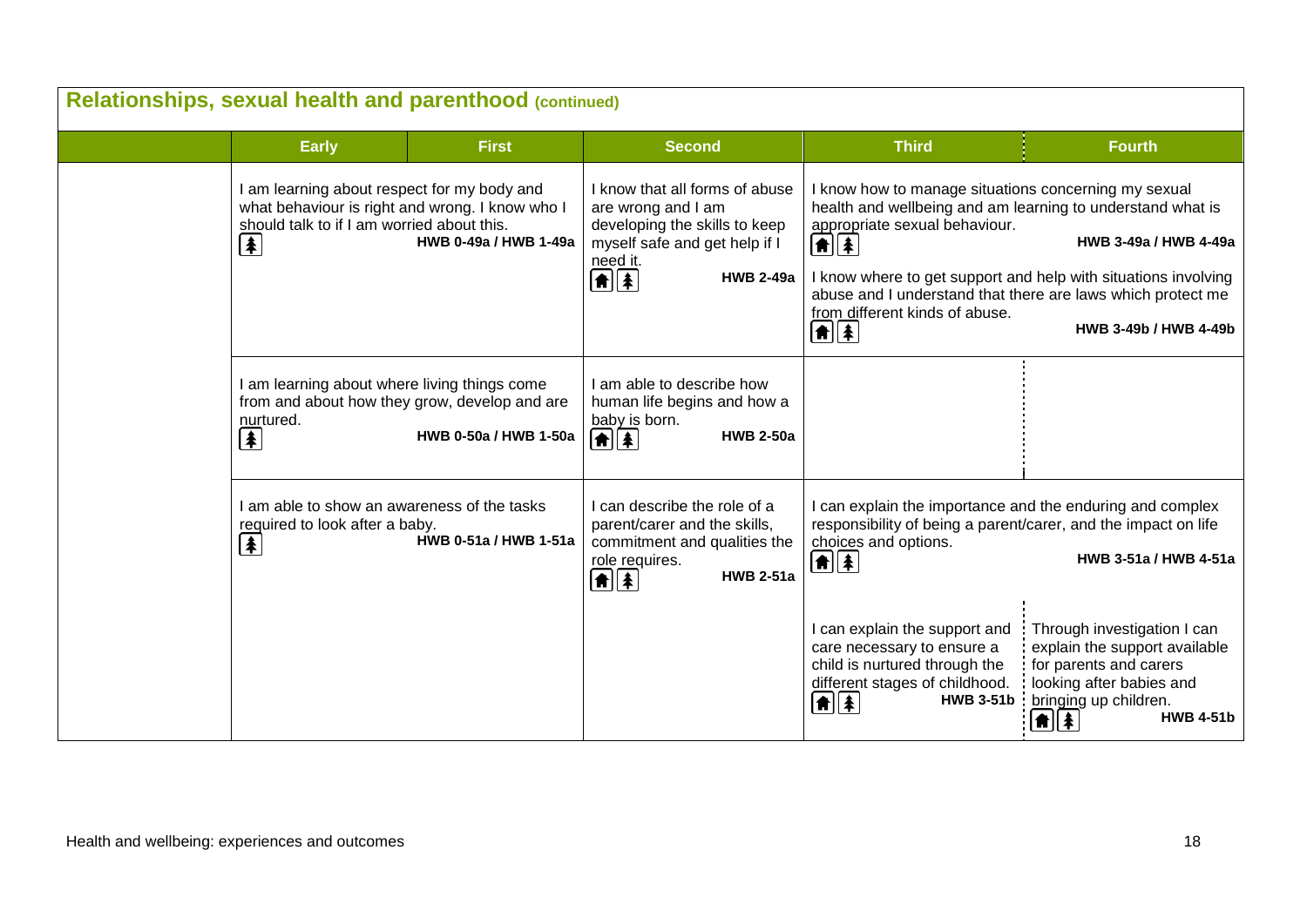# **Appendix – Explanations**

These provide definitions of terms or advice on particular experiences and outcomes.

#### **Introductory statements**

#### **Resilience**

The development of resilience or coping skills is particularly important to young people as increasing numbers are struggling through school and life with social and emotional needs that greatly challenge schools and welfare agencies.

A resilient child can resist adversity, cope with uncertainty and recover more successfully from traumatic events or episodes.

#### **Mental, emotional, social and physical wellbeing**

#### **Mental wellbeing**

Mental wellbeing refers to the health of the mind, the way we think, perceive, reflect on and make sense of the world.

#### **Mental health**

The World Health Organisation describes mental health as:

'a state of wellbeing in which the individual realises his or her own abilities, can cope with the normal stresses of life, can work productively and fruitfully, and is able to make a contribution to his or her community.'

#### **Emotional wellbeing**

Emotional wellbeing refers to recognising, understanding and effectively managing our feelings and emotions.

#### **Social wellbeing**

Social wellbeing refers to being and feeling secure in relationships with family, friends and community, having a sense of belonging and recognising and understanding our contribution in society.

#### **Social wellbeing – HWB 0-12a, etc**

This will be developed by raising the young person's awareness, understanding and experience of participation in consultation, citizenship and volunteering activities within the formal and informal curriculum.

#### **Self-esteem/Self-worth**

Self-esteem is a self rating of how well the self is doing. It means:

- the way we feel about ourselves
- the way we feel about our abilities
- the value we place on ourselves as human beings.

#### **Physical wellbeing**

Physical wellbeing refers to the knowledge, skills and attitudes that we need to understand how physical factors affect our health.

#### **Physical wellbeing – HWB 0-18a, etc**

This applies to all kinds of travel – whether on foot, bicycle, motor vehicle or public transport. To support the reduction of road accidents, it is the responsibility of all adults to teach and encourage good road safety practice and to reinforce this by modelling appropriate behaviour.

Particular attention should be paid at times of transition, especially during the transition from primary to secondary school, where there is a significant increase in road traffic accidents.

#### **Emotional literacy**

Being 'emotionally literate' means having the ability to identify, understand and express emotions in a healthy way.